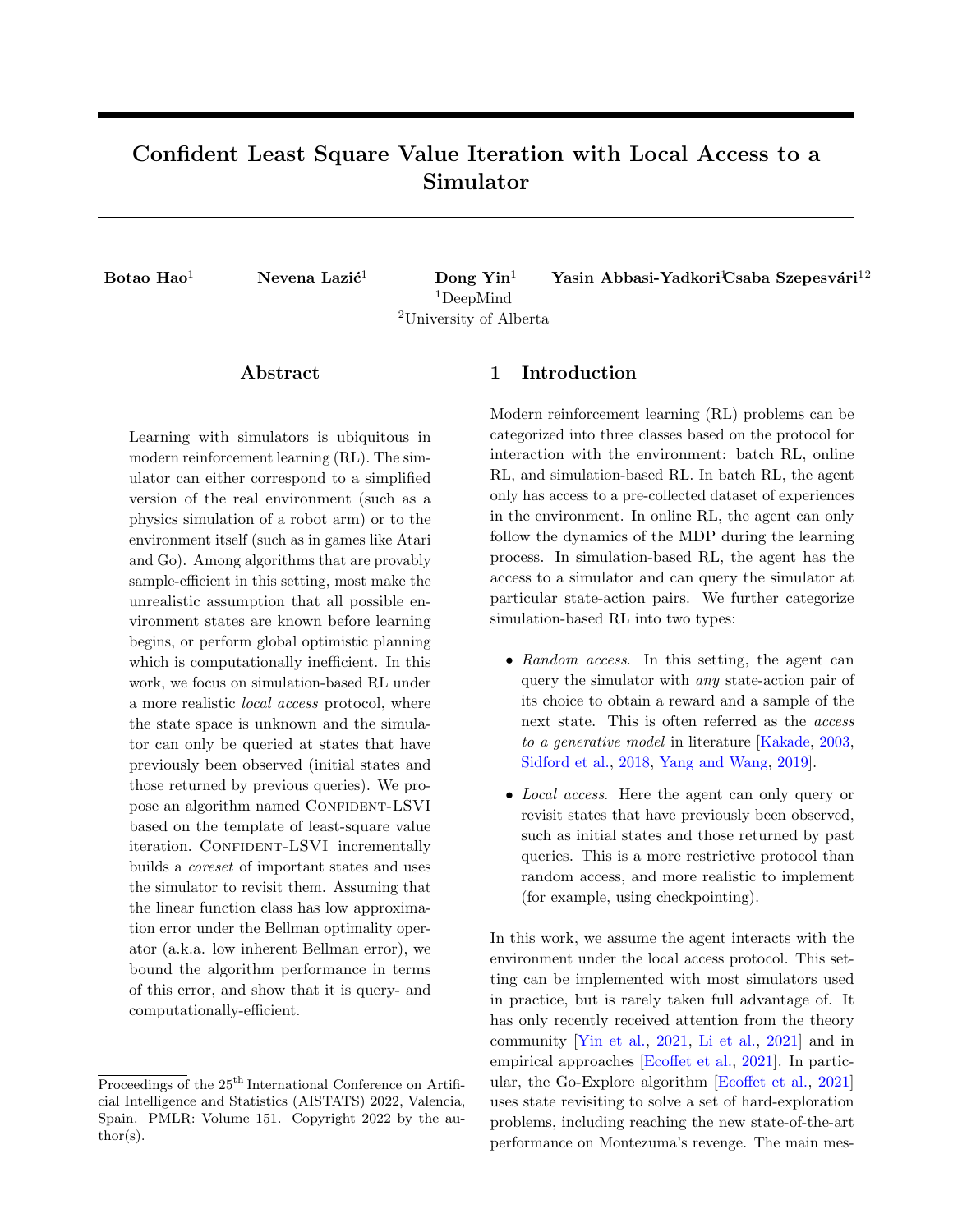sage that Go-Explore delivers is that a sample-efficient agent should remember promising states that it has previously visited, and run planning or exploration from them.

Inspired by the design principles of Go-Explore, we propose a confident least-square value iteration (CONFIDENT-LSVI) algorithm that relies on the local access protocol, and advances the theoretical understanding of RL with linear function approximation. CONFIDENT-LSVI maintains a *coreset* that stores important state-action pairs. At each iteration, the agent revisits the state-action pairs in the coreset and queries the simulator with them. Whenever the agent discovers a promising new state-action pair, it updates the coreset and restarts. Our algorithm is computationallyefficient and easy to implement since we do not require any global optimistic planning which could lead to computational inefficiency [\[Zanette et al.,](#page-9-5) [2020a,](#page-9-5) [Du](#page-8-1) [et al.,](#page-8-1) [2021\]](#page-8-1).

From a theoretical side, we assume that the linear function class has low approximation error under the Bellman optimality operator, which is often referred to as low inherent Bellman error (IBE) [\[Munos and](#page-9-6) Szepesvári, [2008,](#page-9-6) [Zanette et al.,](#page-9-5) [2020a,](#page-9-5)b. We bound the policy optimization error in terms of the IBE, and show that the simulator query cost is polynomial in the feature dimension, effective horizon, and IBE. In the unrealizable case, our algorithm matches the stateof-the-art query cost bound [\[Lattimore et al.,](#page-9-8) [2020\]](#page-9-8) without the knowledge of model misspecification error, while prior works based on optimistic planning [\[Zanette](#page-9-5) [et al.,](#page-9-5) [2020a,](#page-9-5) [Jin et al.,](#page-9-9) [2020\]](#page-9-9) require this term to correct their confidence bounds. In terms of analysis, we adapt a powerful proof technique recently proposed in [Yin](#page-9-3) [et al.](#page-9-3) [\[2021\]](#page-9-3) to relate our algorithm to a virtual value iteration algorithm with uniformly bounded error under the Bellman optimality operator.

### 2 Related Work

The focus of our work is query-efficient learning in large MDPs with linear function approximation, assuming access to a simulator. We discuss several related works based on different structural assumptions.

 $Q^*$ -realizability In this setting, the optimal actionvalue function is realizable in the linear function class. For a deterministic transition kernel, [Wen and Roy](#page-9-10) [\[2013\]](#page-9-10) proposed a provably efficient algorithm with  $Q^*$ realizability. For a stochastic transition kernel, [Weisz](#page-9-11) [et al.](#page-9-11) [\[2021b\]](#page-9-11) have shown that query-efficient learning is impossible under  $Q^*$ -realizability, regardless of the algorithm or simulator interaction protocol.

 $Q^*$ -realizability with constant gap Assuming that there exists a suboptimality gap  $\Delta_{\text{gap}}$  between the value of the optimal action and any suboptimal action in every state, there exist algorithms whose query cost scales polynomially in the feature dimension  $d$ , planning horizon, and  $1/\Delta_{\rm gap}$  under random access [\[Du](#page-8-2) [et al.,](#page-8-2) [2020\]](#page-8-2) and local access protocols [\[Li et al.,](#page-9-4) [2021\]](#page-9-4). However, query-efficient learning with a constant gap is impossible under the online setting [\[Wang et al.,](#page-9-12) [2021\]](#page-9-12).

Low inherent Bellman error In the online RL setting, [Zanette et al.](#page-9-5) [\[2020a\]](#page-9-5) proposed an algorithm with a sublinear regret guarantee, which can be converted into a query-efficient planning algorithm through standard online-to-batch conversion [\[Cesa-Bianchi et al.,](#page-8-3) [2004\]](#page-8-3) approach. However, the algorithm of [Zanette](#page-9-5) [et al.](#page-9-5) [\[2020a\]](#page-9-5) needs to solve a global optimization problem for optimistic planning, for which no efficient implementation is available. In contrast, our algorithm is computationally-efficient. [Zanette et al.](#page-9-7) [\[2020b\]](#page-9-7) developed an algorithm called FRANSIS that is both computationally efficient and query efficient but required an explorability condition.

 $Q_{\pi}$ -realizability This assumption means that the Q-functions for all policies can be (approximately) represented by linear function approximation in some given features. Assuming the random access to the simulator, [Du et al.](#page-8-2) [\[2020\]](#page-8-2), [Lattimore et al.](#page-9-8) [\[2020\]](#page-9-8) derived query-efficient algorithms for this setting. These algorithms assume the knowledge of full feature matrix and are not computationally-efficient. Very recently, [Yin et al.](#page-9-3) [\[2021\]](#page-9-3) developed an algorithm that is both query and computationally efficient under the local access protocol, and corresponds to a version of policy iteration.

Linear MDPs In this setting, the rewards are linear and the transition kernel has a low-rank factorization based on the features vectors. Under the random access protocol, [Yang and Wang](#page-9-2) [\[2019\]](#page-9-2) showed an optimal query-cost bound for a variance-reduction Q-learning type algorithm. Efficient learning under the linear MDP assumption has attracted much activity in recent years [\[Jin et al.,](#page-9-9) [2020,](#page-9-9) [Agarwal et al.,](#page-8-4) [2020a,](#page-8-4) [Wang](#page-9-13) [et al.,](#page-9-13) [2020,](#page-9-13) [Zanette et al.,](#page-9-14) [2021\]](#page-9-14).

Remark 2.1. As shown in [Zanette et al.](#page-9-5) [\[2020a\]](#page-9-5), the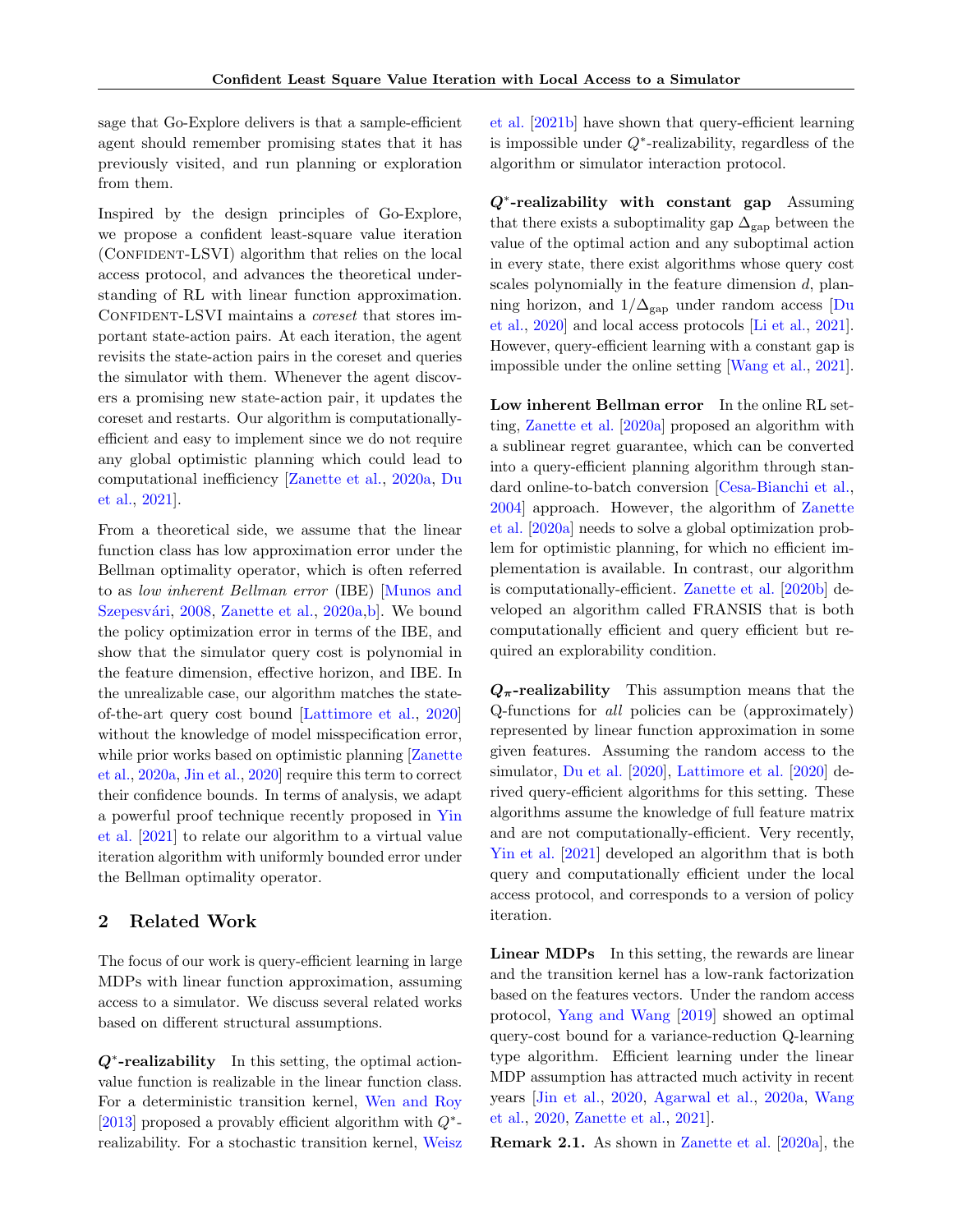aforementioned assumptions have the following relationship:

linear MDPs  $\subseteq Q_{\pi}$ -realizability  $\subseteq Q^*$ -realizability linear MDPs  $\subseteq$  zero IBE  $\subseteq Q^*$ -realizability

 $Q_{\pi}$ -realizability  $\neq$  zero IBE,

where  $A \subseteq B$  means assumption A is stronger than assumption B.

[Du et al.](#page-8-1) [\[2021\]](#page-8-1) introduced a more general structural framework called Bilinear Classes that can cover many of the existing popular structural assumptions. However, their algorithm still requires a global optimistic planning step which is not computationally-efficient.

Additional related works Under the linear mixture MDP assumption, [Yang and Wang](#page-9-15) [\[2020\]](#page-9-15), [Cai](#page-8-5) [et al.](#page-8-5) [\[2020\]](#page-8-5), [Zhou et al.](#page-10-0) [\[2020\]](#page-10-0), [Ayoub et al.](#page-8-6) [\[2020\]](#page-8-6), [Modi et al.](#page-9-16) [\[2020\]](#page-9-16) proposed either model-based or model-free algorithms that can achieve a sub-linear regret guarantee with function approximation. Moreover, [Zhou et al.](#page-10-1) [\[2021\]](#page-10-1) proved the first minimax regret for linear mixture MDP model. [Agarwal et al.](#page-8-4) [\[2020a\]](#page-8-4) derived a  $poly(d, 1/(1 - \gamma), \varepsilon^{-1})$  sample cost bound for the policy cover-policy gradient algorithm. [Weisz](#page-9-17) [et al.](#page-9-17) [\[2021a\]](#page-9-17) introduced TensorPlan, a query-efficient local planning under linear realizability of the optimal state-value function. Assuming the MDP has low Bellman/Witness rank, [Jiang et al.](#page-9-18) [\[2017\]](#page-9-18), [Sun et al.](#page-9-19) [\[2019\]](#page-9-19) proposed algorithms that are sample-efficient but computationally inefficient. Another line of works focus on sublinear regret guarantee with function approximation in the infinite-horizon undiscounted setting (average re-ward case), including POLITEX [\[Abbasi-Yadkori et al.,](#page-8-7) [2019,](#page-8-7) [Lazic et al.,](#page-9-20) [2021\]](#page-9-20), AAPI [\[Hao et al.,](#page-8-8) [2021\]](#page-8-8), and MDP-EXP2 [\[Wei et al.,](#page-9-21) [2021\]](#page-9-21).

### 3 Problem Setting

**Notation** We use  $\Delta_{\mathcal{S}}$  to denote the set of probability distributions defined on any countable set  $S$  and write  $[N] := \{1, 2, \ldots, N\}$  for any positive integer N.

Infinite-horizon MDP An infinite-horizon discounted Markov decision process (MDP) can be characterized by a tuple  $(S, \mathcal{A}, R, P, \gamma)$ , where S is the countable state space,  $A$  is the finite action space,  $R : \mathcal{S} \times \mathcal{A} \rightarrow [0, 1]$  is the reward function,  $P : \mathcal{S} \times \mathcal{A} \rightarrow$  $\Delta_{\mathcal{S}}$  is the probability transition kernel and  $\gamma \in (0,1)$ is the discount factor. Both  $P$  and  $R$  are unknown.

We let  $s_0 \in \mathcal{S}$  be a fixed initial state. At each state s, if we pick action  $a \in \mathcal{A}$ , the environment evolves to a random next state  $s'$  according to distribution  $P(s'|s, a)$  and generates a stochastic reward  $r \in [0, 1]$ with  $\mathbb{E}[r|s,a] = R(s,a)$ .

A stationary policy  $\pi : \mathcal{S} \to \Delta_{\mathcal{A}}$  is a mapping from a state to a distribution over actions. If for all state s,  $\pi(a|s) = 1$  for some action a, we call  $\pi$  a deterministic policy. For a policy  $\pi$ , its value function  $V_{\pi}(s)$  is the expected value of cumulative rewards received under policy  $\pi$  when starting from an arbitrary state s, i.e.,

$$
V_{\pi}(s) = \mathbb{E}^{\pi} \left[ \sum_{t=0}^{\infty} \gamma^{t} R(s_t, a_t) \Big| s_0 = s \right],
$$

where  $a_t \sim \pi(\cdot|s_t), s_{t+1} \sim P(\cdot|s_t, a_t)$  and  $\mathbb{E}^{\pi}$  denotes the expectation over the sample path and stochastic reward generated under policy  $\pi$ . The action value function  $Q_{\pi}(s, a)$  is defined as

$$
Q_{\pi}(s, a) = \mathbb{E}^{\pi} \left[ \sum_{t=0}^{\infty} \gamma^{t} R(s_t, a_t) \middle| s_0 = s, a_0 = a \right].
$$

The Bellman optimality operator for any function Q :  $S \times A \rightarrow \mathbb{R}$  is defined as

$$
\mathcal{T}Q(s,a) := R(s,a) + \gamma \mathbb{E}_{s' \sim P(\cdot|s,a)} \left[ \max_{a' \in \mathcal{A}} Q(s',a') \right].
$$
\n(3.1)

The optimal action value function  $Q^*$  is the unique solution of Bellman optimality equation  $\mathcal{T} Q = Q$ . The optimal policy  $\pi^*$  is greedy with respect to  $Q^*$  and thus a deterministic policy.

Linear function approximation and efficient planning Let  $\phi : \mathcal{S} \times \mathcal{A} \to \mathbb{R}^d$  be a feature map which assigns to each state-action pair a d-dimensional feature vector. A feature map combined with a parameter vector  $w \in \mathbb{R}^d$  gives rise to the linear function  $Q_w : \mathcal{S} \times \mathcal{A} \to \mathbb{R}$  defined by  $Q_w(s, a) = \phi(s, a)^\top w$ . When the agent interacts with a large MDP, a feasible solution will approximate the optimal action value function by (linear) function approximation. Without loss of generality, we assume  $\|\phi(s, a)\|_2 \leq 1$  for all  $(s, a) \in \mathcal{S} \times \mathcal{A}$  throughout the paper.

Let  $\Pi_{\gamma}: \mathbb{R}^{\mathcal{S} \times \mathcal{A}} \to \mathbb{R}$  be a truncation operator defined by  $(\Pi_{\gamma} f)(s, a) = \max(\min(f(s, a), (1 - \gamma)^{-1}), 0)$ . We define the inherent Bellman error as follows:

<span id="page-2-0"></span>Definition 3.1 (Inherent Bellman error [\[Munos and](#page-9-6) Szepesvári, [2008,](#page-9-6) [Zanette et al.,](#page-9-5) [2020a\]](#page-9-5)). The inherent Bellman error of an MDP with a linear feature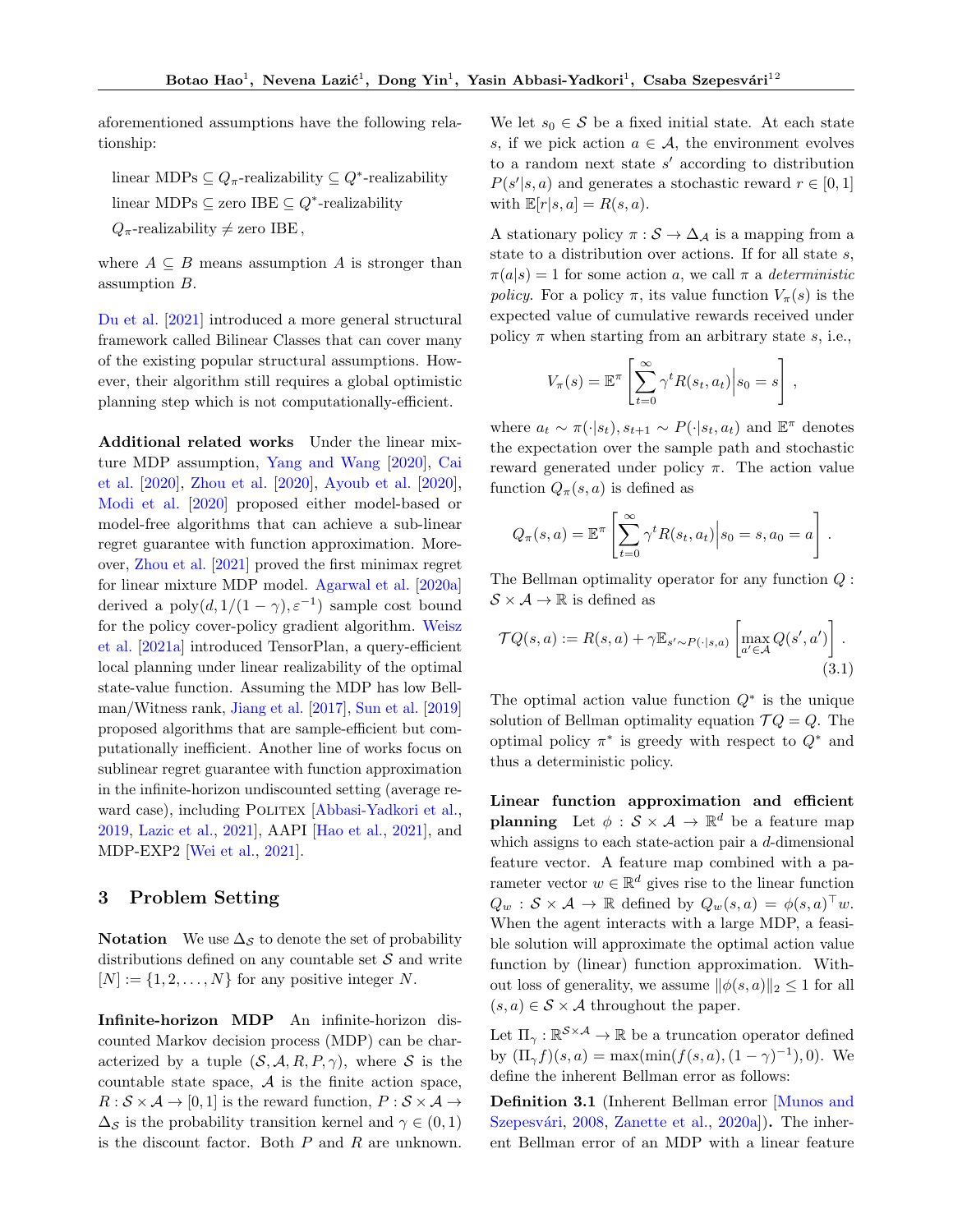representation  $\phi$  is denoted by  $\mathcal I$  and defined as

$$
\mathcal{I} = \sup_{v \in \mathbb{R}^d} \inf_{\substack{w \in \mathbb{R}^d \\ \|w\|_2 \le b}} \sup_{(s,a) \in \mathcal{S} \times \mathcal{A}} \left| \phi(s,a)^\top w - \mathcal{T} \Pi_\gamma Q_v(s,a) \right| .
$$

Here b is an upper bound of the  $\ell_2$ -norm of the parameter vector w.

Remark 3.2. As shown in [Zanette et al.](#page-9-5) [\[2020a,](#page-9-5) Proposition 3], zero inherent Bellman error assumption is a strictly weaker assumption than linear MDP assumption [\[Yang and Wang,](#page-9-2) [2019,](#page-9-2) [Jin et al.,](#page-9-9) [2020\]](#page-9-9). Intuitively, this is because in linear MDPs, the Bellman operator maps *any* function  $Q$  to a linear space, while with zero inherent Bellman error only members of the linear function space get mapped to the same space.

An efficient planning algorithm has low query and computational cost independent of the size of state space. Here, query cost refers to the number of queries to the simulator while computational cost refers to the number of logic operations. An MDP simulator is formally defined below.

Definition 3.3 (MDP simulator). A simulator implementing an MDP  $M = (\mathcal{S}, \mathcal{A}, R, P, \gamma)$  is a "black-box" oracle" that when queried with a state action pair  $(s, a)$  returns a stochastic reward  $r_{sa} \in [0, 1]$  with mean  $R(s, a)$  and a random state  $s'_{sa} \sim P(\cdot | s, a)$ .

Local access to a simulator means the agent is only allowed to query the simulator with a state that the agent has previously observed. The goal of this work is to propose an efficient planning algorithm with local access to a simulator.

### 4 Algorithm

Our algorithm, named CONFIDENT-LSVI, builds on the template of least-square value iteration (LSVI) and is presented in Algorithm [1.](#page-3-0) The algorithm iteratively builds a *coreset*  $C \subseteq S \times A$  of state-action pairs whose features cover the feature directions encountered so far. During each iteration the algorithm queries the simulator with the coreset elements to obtain data for updating the Q-function estimate. If the algorithm encounters new feature directions during this process (we make this precise later), it updates the coreset and restart value iteration from the beginning. If still no new directions are encountered after  $K$  iterations, the algorithm performs a final check for the greedy policy corresponding to the last Q-function by rolling it out. If no new directions are encountered, the algorithm <span id="page-3-0"></span>Algorithm 1 CONFIDENT-LSVI

- 1: **Input:** the simulator, number of iterations  $K$ , regularization parameter  $\lambda$ , uncertainty check threshold  $\tau$ , number of rollouts  $m_1, m_2$ , length of rollouts N
- 2: Initialize:  $\mathcal{C} \leftarrow \emptyset$
- 3: for  $a \in \mathcal{A}$  do
- 4: if  $\phi(s_0, a)^\top (\Phi_\mathcal{C}^\top \Phi_\mathcal{C} + \lambda I)^{-1} \phi(s_0, a) > \tau$  then
- 5:  $\mathcal{C} \leftarrow \mathcal{C} \cup \{(s_0, a)\}\$
- 6: end if
- 7: end for
	- $# start value iteration$  (\*)
- 8: Initialize:  $Q_0 = 0$
- 9: for  $k = 1, ..., K$  do
- 10: for  $(s, a) \in \mathcal{C}$  do
- 11: **for**  $i = 1, ..., m_1$  **do**
- 12: Query the simulator with  $(s, a)$ , receive next state  $s_{s,a}^i$  and reward  $r_{s,a}^i$
- 13: Run UNCERTAINTY CHECK with  $s_{s,a}^i, \Phi_{\mathcal{C}}$ , parameters  $\tau$ ,  $\lambda$
- 14: If not return None, restart from Line  $(*)$

15: Compute regression target 
$$
y_i
$$
 as in Eq. (4.1):  
\n
$$
y_{s,a}^i = r_{s,a}^i + \gamma \max_{a'} \Pi_{\gamma} Q_{k-1}(s_{s,a}^i, a')
$$

- 16: end for
- 17: end for
- 18: Compute  $w_k$  using least squares as in Eq. [\(4.2\)](#page-4-1) and set  $Q_k(s, a) = \phi(s, a)^\top w_k \,\forall s, a$
- 19: end for
- 20: Let  $\pi_K$  be greedy w.r.t  $Q_K$  $#$  final rollout check
- 21: for  $i = 1, ..., m_2$  do
- $22:$  $i\atop 0\leftarrow s_0$
- 23: for  $j = 0, ..., N 1$  do
- 24: Query the simulator with  $(s_j^i, \pi_K(s_j^i))$ , receive reward  $r_j^i$  and next state  $s_{j+1}^i$
- 25: Run UNCERTAINTY CHECK with  $s_{j+1}^i$ ,  $\Phi_c$ , parameters  $\tau$ ,  $\lambda$
- 26: If not return None, restart from Line  $(*)$
- 27: end for
- 28: end for
- 29: return the greedy policy  $\pi_K$

returns this policy. The main benefit of local access to the simulator is that it allows us to revisit the elements of the coreset, as well as to conduct uncertainty checks on the next states and policy rollouts.

**Algorithm details** Let us denote  $\Phi_{\mathcal{C}} \in \mathbb{R}^{|\mathcal{C}| \times d}$  the feature matrix of all the elements in the coreset. We write  $Q_k = Q_{w_k}$  for notational simplicity and set  $Q_0 =$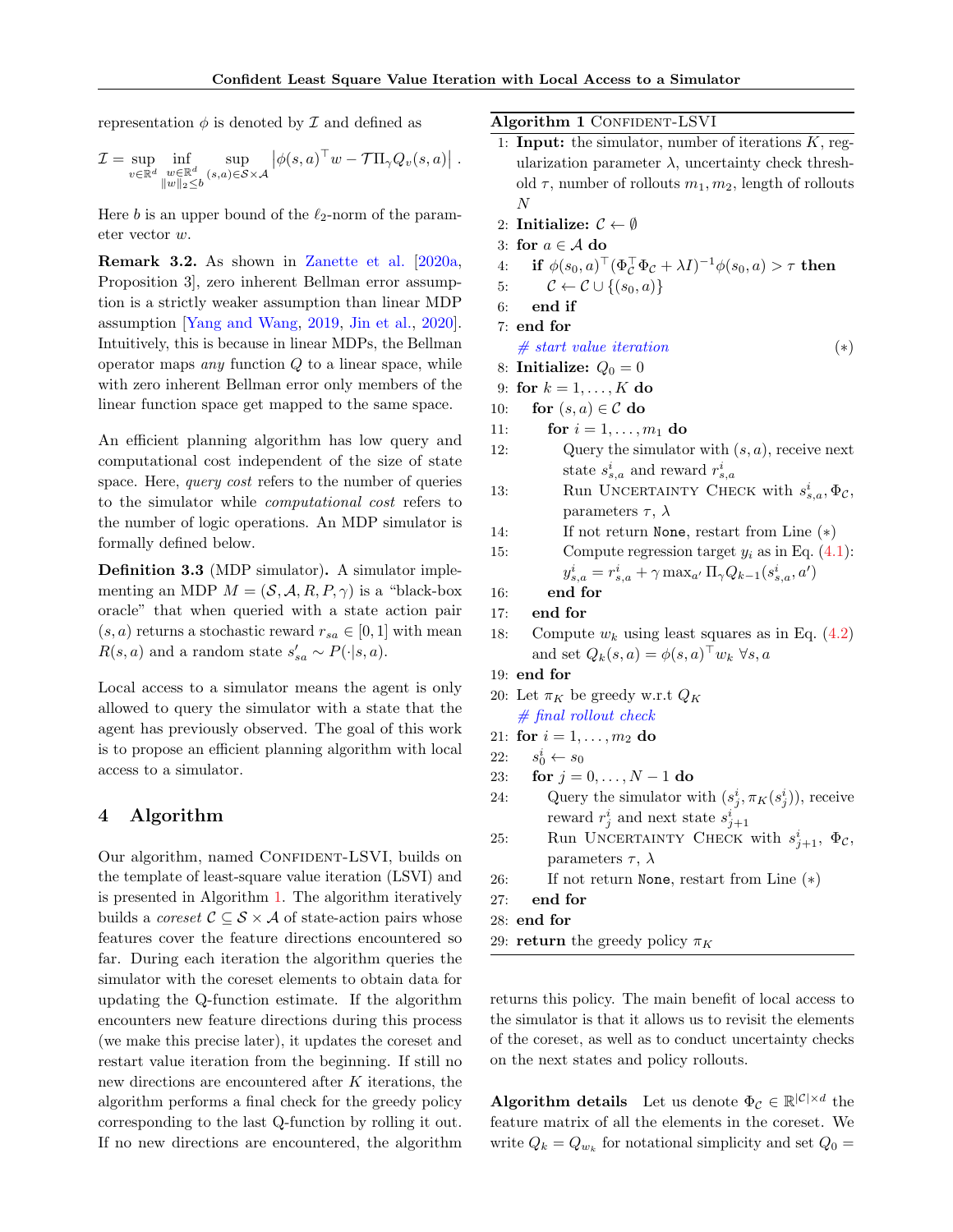<span id="page-4-2"></span>

| Algorithm 2 UNCERTAINTY CHECK                                                      |
|------------------------------------------------------------------------------------|
| <b>Input:</b> state s, coreset features $\Phi_{\mathcal{C}}$ , parameters $\tau$ , |
| $\lambda$                                                                          |
| for $a \in A$ do                                                                   |
| if $\phi(s,a)^\top (\Phi_c^\top \Phi_c + \lambda I)^{-1} \phi(s,a) > \tau$ then    |
| Expand $\mathcal{C} \leftarrow \mathcal{C} \cup \{(s,a)\}\$                        |
| hreak                                                                              |
| end if                                                                             |
| end for                                                                            |
| return None                                                                        |

0 at the beginning of value iteration. We initialize the coreset based on the initial state  $s_0$  and set each policy  $\pi_k$  to be greedy with respect to  $Q_k$  (breaking ties uniformly at random).

In each iteration, CONFIDENT-LSVI queries the simulator  $m_1$  times at each coreset element  $(s, a) \in \mathcal{C}$  to obtain samples of rewards and next states  $\{r_{s,a}^i, s_{s,a}^i\}_{i=1}^{m_1}$ . The algorithm checks whether the coreset should be expanded to include the new states by running the UNCERTAINTY CHECK shown in Algorithm [2](#page-4-2) on the next states. The check determines whether there exists an action  $a \in \mathcal{A}$  and next state  $s_{s,a}^i$  such that

$$
\phi(s_{s,a}^i, a)^\top (\Phi_C^\top \Phi_C + \lambda I)^{-1} \phi(s_{s,a}^i, a) > \tau,
$$

for parameters  $\tau$  and  $\lambda$ . We say that the uncertainty check passes if it returns None.

- If the uncertainty check fails and returns a state action pair  $(s, a)$ , the coreset C is expanded as  $\mathcal{C} \leftarrow \mathcal{C} \cup \{(s, a)\}\,$  and value iteration restarts from the beginning with the updated coreset (Line (∗) in Algorithm [1\)](#page-3-0).
- Otherwise, we compute the regression targets:

<span id="page-4-0"></span>
$$
y_{s,a}^i = r_{s,a}^i + \gamma \max_{a'} \Pi_\gamma Q_{k-1}(s_{s,a}^i, a'), \qquad (4.1)
$$

and update the Q-function parameters using regularized least-squares:

$$
Q_k(s, a) = \phi(s, a)^\top w_k \ \forall s, a,
$$

where

<span id="page-4-1"></span>
$$
w_k = \underset{w \in \mathbb{R}^d}{\text{argmin}} \sum_{(s,a) \in \mathcal{C}} \frac{1}{m_1} \sum_{i=1}^{m_1} (y_{s,a}^i - \phi(s,a)^\top w)^2 + \lambda \|w\|_2^2.
$$
\n(4.2)

**Remark 4.1.** We say a *new loop* starts whenever the value iteration restarts. In each loop, the algorithm performs at most  $K$  steps of value iteration. As long as the algorithm starts a new loop, the size of the coreset  $\mathcal C$  increases by 1.

After successfully finishing  $K$  steps of value iteration without starting a new loop, the algorithm conducts a final rollout check for the output greedy policy  $\pi_K$ with respect to  $Q_K$ . For each  $(s, a) \in \mathcal{C}$ , the algorithm runs N steps rollouts following  $\pi_K$  and implements the uncertainty check (Algorithm [2\)](#page-4-2). If the uncertainty check fails at any point, we again expand the coreset and restart value iteration. Otherwise, we return  $\pi_K$ as the final policy.

Remark 4.2. In practice, rather than revisiting and querying each element of the coreset at each iteration of LSVI, we can save the data from past loops and only query the simulator at the latest addition to the coreset at the beginning of each round of LSVI.

### 5 Analysis

In this section, we study the query and computational cost of CONFIDENT-LSVI. We first show that the coreset expansion step can only happen a small number of times that is independent of the size of the state space.

<span id="page-4-3"></span>**Lemma 5.1.** Under the assumption that  $\|\phi(s, a)\|_2 \leq$ 1 for all  $(s, a) \in S \times A$ , the size of the coreset is upper bounded by

$$
C_{\max} := \frac{e}{e-1} \frac{1+\tau}{\tau} d\left(\ln\left(1+\frac{1}{\tau}\right) + \ln\left(1+\frac{1}{\lambda}\right)\right).
$$

In particular, when choosing  $\tau = 1$ , the size of the coreset will not exceed  $4d\ln(2+2/\lambda)$ .

This result can be derived using the technique in [Russo](#page-9-22) [and Van Roy](#page-9-22) [\[2013\]](#page-9-22) as the eluder dimension of linear function class. We include a full proof in the appendix for self-completeness.

<span id="page-4-4"></span>Next we state the main result.

**Theorem 5.2** (Policy optimization error). Let  $\varepsilon > 0$ be the target accuracy. With the choice of algorithm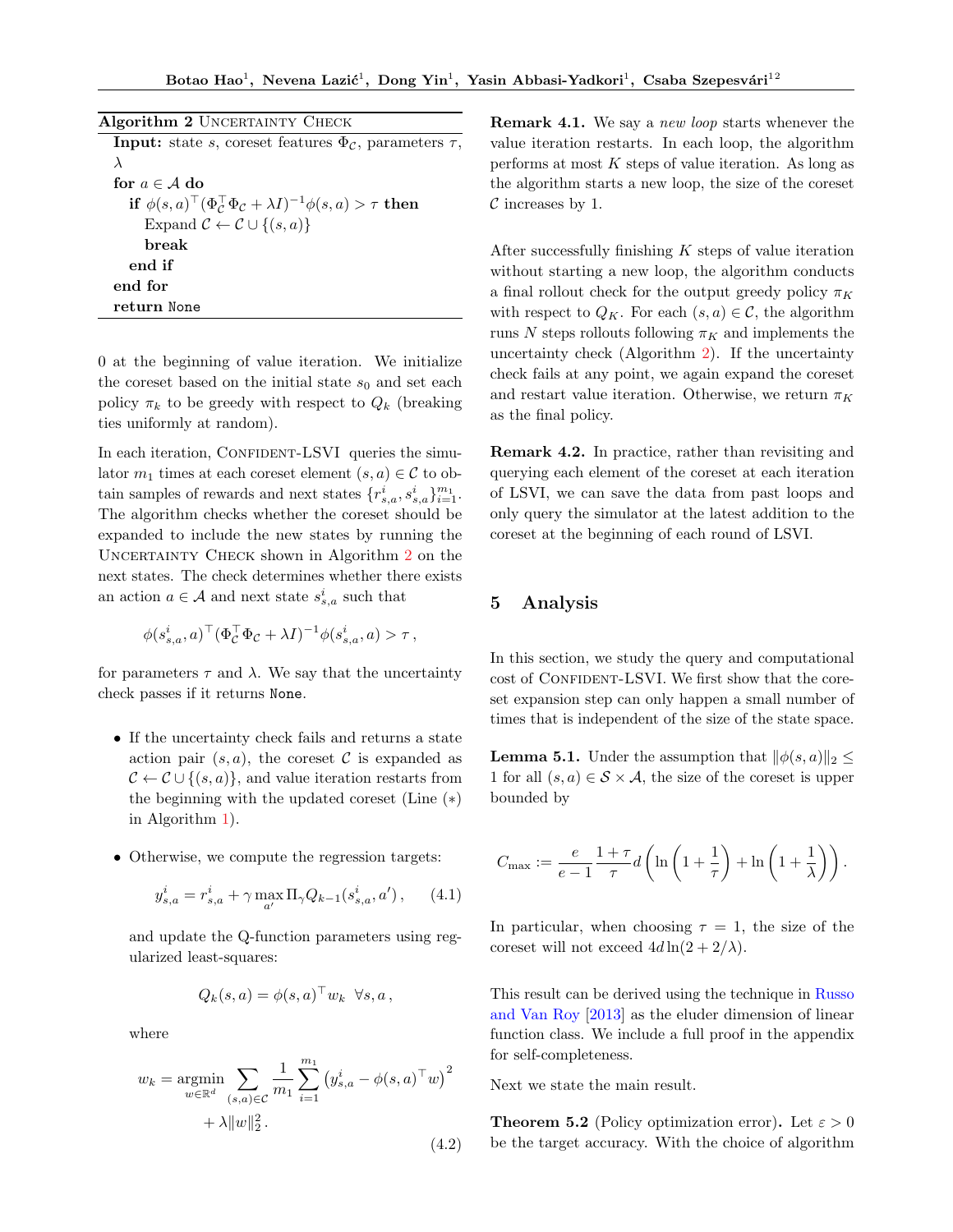parameters in Algorithm [1](#page-3-0) as follows:

$$
\lambda = \frac{\varepsilon^2 (1 - \gamma)^4}{256b^2}, \tau = 1,
$$
  
\n
$$
m_1 = \frac{64 (\ln(1/\delta) + d \ln(1 + 4 \ln(2 + 2/\lambda)/\lambda))}{\varepsilon^2 (1 - \gamma)^6},
$$
  
\n
$$
m_2 = \frac{32 \ln(1/\delta)}{\varepsilon^2 (1 - \gamma)^2},
$$
  
\n
$$
K = \frac{\ln(8/(\varepsilon(1 - \gamma)^2))}{1 - \gamma}, N = \frac{\ln(8/(\varepsilon(1 - \gamma)))}{1 - \gamma},
$$

the policy optimization error of CONFIDENT-LSVI can be upper bounded by

<span id="page-5-0"></span>
$$
V^*(s_0) - V_{\pi_K}(s_0)
$$
  
\n
$$
\leq \varepsilon + 8 \sqrt{\ln \left(2 + \frac{512b^2}{d^2(1-\gamma)^4}\right)} \frac{\sqrt{d\mathcal{I}}}{(1-\gamma)^2},
$$
\n(5.1)

with probability at least  $1 - (K + 2)C_{\text{max}}\delta$ .

In the bound of Eq.  $(5.1)$ , the first term represents the target accuracy while the second term represents the model missepcification error.

Query cost Next we study the query cost of CONFIDENT-LSVI to find an  $\varepsilon$ -optimal policy and any logarithm factor is ignored. From Algorithm [1,](#page-3-0) we run at most  $C_{\text{max}}$  loops and each loop we run K steps of value iteration with  $m_1$  times queries to the simulator at each iteration. When  $\mathcal{I} = 0$  in the realizable case, the total query cost to find an  $\varepsilon$ -optimal policy is at most

$$
C_{\max} (KC_{\max} m_1 + N m_2) = \widetilde{O}\left(\frac{d^3}{\varepsilon^2 (1 - \gamma)^7}\right).
$$

When  $\mathcal{I} \neq 0$ , the query cost to find a  $O(\frac{1}{\sqrt{2}})$ √  $\overline{d\mathcal{I}}/(1-\gamma)^2$ )optimal policy is at most

$$
C_{\max} (KC_{\max} m_1 + Nm_2) = \widetilde{O}\left(\frac{d^2}{\mathcal{I}^2 (1 - \gamma)^3}\right)
$$

.

Note that in our problem, the agent does not encounter a query cost when computing the feature vector  $\phi(s, a)$ of a state-action pair.

Remark 5.3. Under random access protocol and linear MDPs assumption, [Yang and Wang](#page-9-2) [\[2019\]](#page-9-2) derived a  $\tilde{O}(d/\varepsilon^2(1-\gamma)^3)$  query-cost bound that matches the minimax lower bound proposed in the same paper. Since there is a large gap between our upper bound and the lower bound, it would be interesting to investigate if the more restrictive local access protocol makes the problem fundamentally harder.

Computational cost The key features of CONFIDENT-LSVI are its computational efficiency and ease of implementation. Since the value iteration steps only involve matrix multiplication and matrix inversion, the computational cost is polynomial in the aforementioned factors. Notice that the computational cost is also linear in  $|\mathcal{A}|$  since in UNCERTAINTY CHECK we need to enumerate all the actions. In contrast, [Zanette et al.](#page-9-5) [\[2020a\]](#page-9-5) and [Du et al.](#page-8-1) [\[2021\]](#page-8-1) need to solve a global optimization problem whose computational tractability is unknown.

#### 5.1 Comparison to Existing Results

We discuss our algorithm in the context of two closely related works:

- Comparison to [Yin et al.](#page-9-3) [\[2021\]](#page-9-3). [Yin et al.](#page-9-3) [\[2021\]](#page-9-3) studied an algorithm based on policy iteration and used the same local access protocol with  $Q_{\pi}$ realizability. We show that the query cost of CONFIDENT-LSVI has better dependency on the effective planning horizon than [Yin et al.](#page-9-3) [\[2021\]](#page-9-3). The main reason is that for policy iteration, we need to run rollouts of length  $1/(1 - \gamma)$  at each iteration while for value iteration, we just need to run rollouts of length 1. In terms of the proof technique, although we borrow the idea of introducing a virtual algorithm as a bridge, we have a different way to analyze the virtual algorithm due to the final rollout check step designed specifically to value iteration.
- Comparison to [Li et al.](#page-9-4)  $[2021]$ . Assuming a constant sub-optimality gap assumption, [Li et al.](#page-9-4) [\[2021\]](#page-9-4) also proposed a value iteration type algorithm using state revisiting but their analysis is very different from ours. They mimic the analysis of LSVI-UCB [\[Jin et al.,](#page-9-9) [2020\]](#page-9-9) in the online setting and prove the Q-function estimate is optimistic, while we mimic the analysis in the generative model setting and provide a  $\ell_{\infty}$  error guarantee. In addition, their result do not allow for model misspecification error.

It is also worth emphasizing why the analysis of LSVI-UCB [\[Jin et al.,](#page-9-9) [2020\]](#page-9-9) fails for low inherent Bellman error assumption. The bonus term brings in a nonlinear component that will not get mapped to the same linear function space by zero inherent Bellman error assumption but can be filtered out by the linear MDP assumption.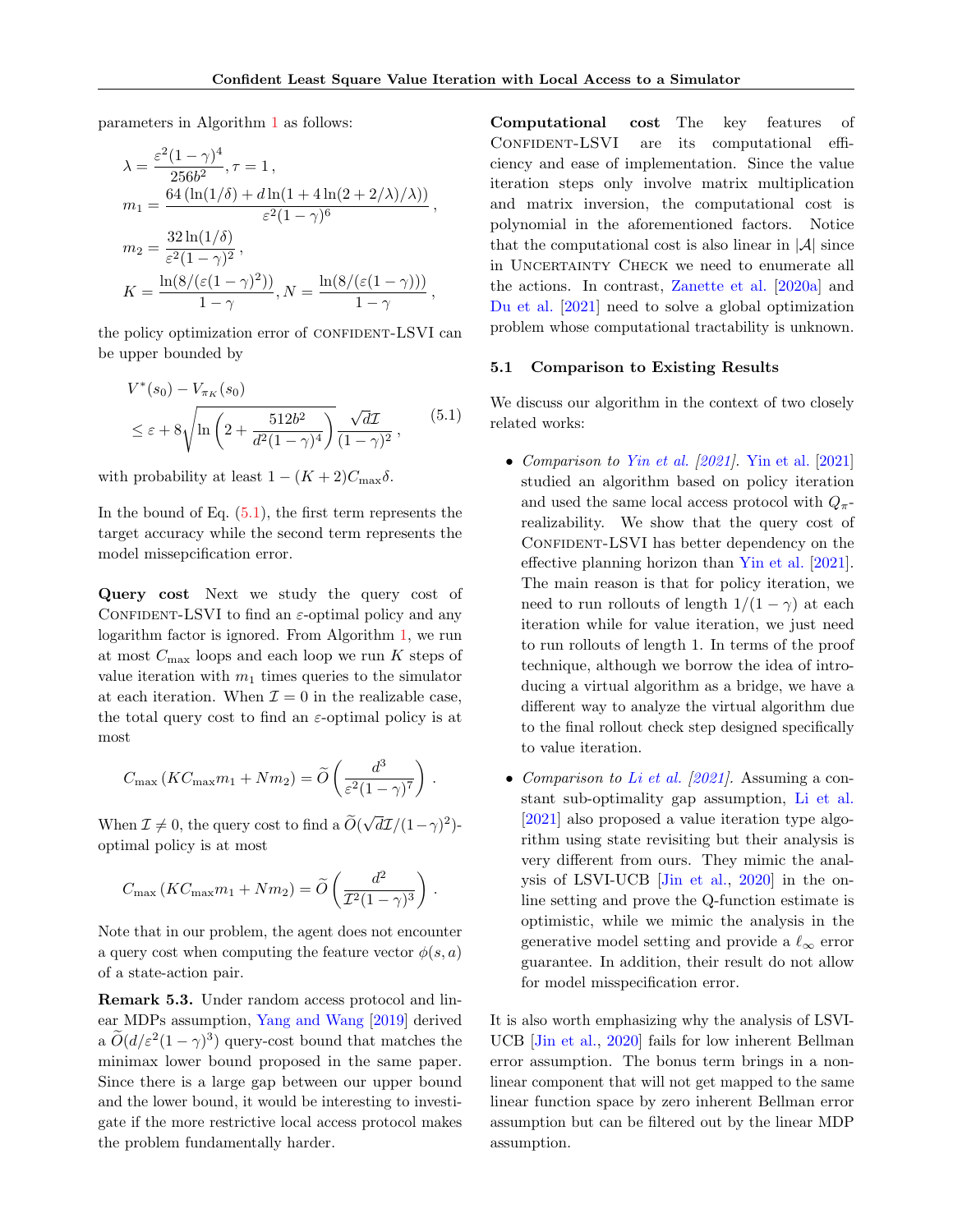.

### 6 Proof Sketch

We provide a proof sketch for our main result. To analyze the algorithm, we first note that if we run approximate value iteration (AVI) with uniformly bounded error in each iteration, then using standard error propagation results, we can expect the greedy policy w.r.t. the last Q-function to perform well, as stated in the following theorem.

<span id="page-6-0"></span>**Theorem 6.1.** Let  $Q_1, Q_2, ..., Q_K$  be a sequence of Q-functions generated by running approximate value iteration. Suppose that for each  $k \in [K]$  we have  $||Q_k - \mathcal{T} \Pi_{\gamma} Q_{k-1}||_{\infty} \leq \eta$ . Let  $\pi_k$  be the greedy policy with respect to  $Q_k$ . Then for any initial state  $s_0$ ,

$$
V^*(s_0) - V_{\pi_K}(s_0) \le \frac{2\eta}{(1-\gamma)^2} + \frac{2\gamma^K}{(1-\gamma)^2}
$$

The detailed proof of Theorem [6.1](#page-6-0) is deferred to Appendix [A.1](#page-11-0) and follows the steps in [Munos](#page-9-23) [\[2005\]](#page-9-23).

Unfortunately, in our algorithm, the Bellman error is only uniformly bounded on the set of state-action pairs that pass the uncertainty check (we make this precise later). Our analysis will connect the output of CONFIDENT-LSVI to the output of a value iteration algorithm that makes the same updates on this set and has uniformly bounded Bellman error outside of this set.

To make this connection, we introduce two algorithms named quasi-LSVI and virtual-LSVI. These algorithms are for analysis purposes only, and not implementable. We refer to the simulator that CONFIDENT-LSVI interacts with as the real simulator, while quasi-LSVI and virtual-LSVI interact with the quasi simulator and the virtual simulator respectively.

<span id="page-6-1"></span>Step 1: Quasi-LSVI First, we note that the size of the final coreset of our real algorithm CONFIDENT-LSVI is a random variable, whose value cannot exceed  $C_{\text{max}}$ , defined in Lemma [5.1.](#page-4-3) If we choose to analyze the final loop of our real algorithm, we need to condition on the fact that the policy that we output comes from the last loop; however, this type of conditioning introduces additional statistical dependencies in the analysis. The purpose of introducing quasi-LSVI, which runs exactly  $C_{\text{max}}$  loops, is to overcome this type of statistical dependencies.

 $\bullet$  Quasi-LSVI is identical to CONFIDENT-LSVI, except that it does not restart the algorithm when

the Uncertainty Check step fails. Instead, in quasi-LSVI, we record the first uncertain stateaction pair that we encounter during the algorithm, and then keep running the algorithm and finish the  $K$  steps of value iteration. If the algorithm records an uncertain state-action pair, then in the next loop, we add this pair to the coreset and restart the algorithm; otherwise, we still restart the algorithm using the same coreset until we finish  $C_{\text{max}}$  loops. We will use  $\overline{Q}_k$  and  $\overline{w}_k$  to denote the Q-functions and corresponding weights produced by quasi-LSVI in any particular loop. Quasi-LSVI is initialized to the same function,  $\bar{Q}_0 = Q_0 = 0.$ 

• The quasi simulator is *coupled* with the real simulator at the start of each loop. This means that when the two simulators are queried for the  $n^{th}$  time with the same state-action pair, i.e.,  $(s_{\text{real}}, a_{\text{real}}) = (s_{\text{quasi}}, a_{\text{quasi}})$ , the next states and rewards that they return are also the same,  $(s'_{\text{real}}, r_{\text{real}}) = (s'_{\text{quasi}}, r_{\text{quasi}})$ . When CONFIDENT-LSVI ends the current loop, quasi-LSVI continues to finish  $K$  steps of value iteration and sample from probability transition kernel P independently from CONFIDENT-LSVI. We notice that the coupling argument and the fact that the quasi algorithm only adds the first uncertain state-action pair to the coreset ensure that before the real algorithm ends, at the beginning of each loop, the quasi-LSVI always has the same coreset as the real algorithm.

In the final loop of CONFIDENT-LSVI, since the weights produced by CONFIDENT-LSVI and quasi-LSVI, i.e.,  $w_K$  and  $\bar{w}_K$  are computed in the same way with exactly the same data, it is easy to see  $w_K = \bar{w}_K$  in the final loop. Furthermore, both CONFIDENT-LSVI and quasi-LSVI both return the greedy policy with respect to the final Q-function. Therefore, they output exactly the same policy and thus their value functions are the same, i.e.  $V_{\pi_K}(s_0) = V_{\bar{\pi}_K}(s_0)$  in the final loop of the real algorithm.

Given  $\lambda, \tau > 0$ , and a feature matrix  $\Phi_{\mathcal{C}} \in \mathbb{R}^{|\mathcal{C}| \times d}$ , we define  $\mathcal{H} \subseteq \mathcal{S} \times \mathcal{A}$  as

$$
\mathcal{H} := \left\{ (s, a) : \phi(s, a)^\top (\Phi_C^\top \Phi_C + \lambda I)^{-1} \phi(s, a) \leq \tau \right\}.
$$

While we can show that our Q-function estimates have low Bellman error for state-action pairs in  $H$  (see Lemma [6.2](#page-7-0) in the following), we have no control on state-action pair outside  $H$ . To overcome this obstacle, we introduce virtual-LSVI in the next step.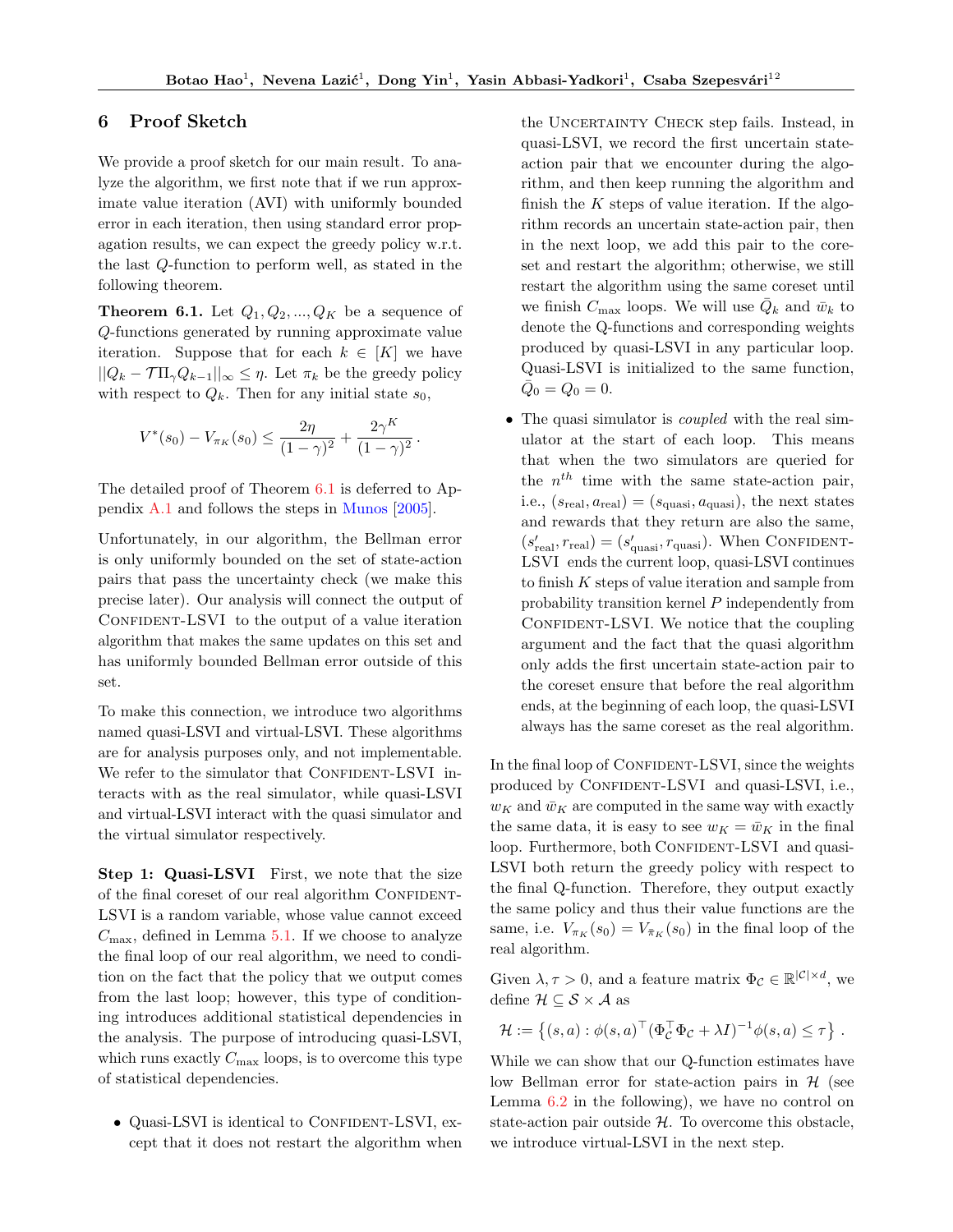Step 2: Virtual-LSVI Similarly to quasi-LSVI, virtual-LSVI runs exactly  $C_{\text{max}}$  loops and its simulator is coupled with quasi-LSVI at the start of each loop. In each loop, we run LSVI using the simulator and the current coreset, followed by the final rollout. Similarly to quasi-LSVI, virtual-LSVI records the first uncertain state-action pair that it encounters in a loop to the coreset and keeps finishing the  $K$  steps of value iteration. If an uncertain pair is recorded, virtual-LSVI adds it to the coreset and starts the next loop; and even if there is no recorded elements, it still starts the new loop with the same coreset until finishing the  $C_{\text{max}}$  loops. This design ensures that at the beginning of each loop, quasi-LSVI and virtual-LSVI have the same coreset. We use  $\widetilde{Q}_k$  and  $\widetilde{w}_k$  to denote the Qfunctions and weight vectors produced by virtual-LSVI in a particular loop. The weight vectors are initialized to  $\tilde{w}_0 = 0$  and updated using least-squares as in quasi-LSVI. However, the virtual Q-functions are different and defined as follows:

$$
\widetilde{Q}_k(s, a) := \begin{cases} \widetilde{w}_k^\top \phi(s, a), & (s, a) \in \mathcal{H}, \\ \mathcal{T} \Pi_\gamma \widetilde{Q}_{k-1}(s, a), & (s, a) \notin \mathcal{H}, \end{cases}
$$
(6.1)

where the oracle knowledge of the true Bellman optimality operator  $\mathcal T$  is assumed to be given to virtual-LSVI. The next policy  $\widetilde{\pi}_k$  is defined as the greedy policy with respect to the virtual Q-function  $\widetilde{Q}_k(s, a)$ .

We now analyze the performance of virtual-LSVI. By the definition of  $Q_k$  in Eq. [\(6.1\)](#page-7-1), the Bellman error is zero for  $(s, a) \notin \mathcal{H}$ . The next lemma provides a bound of Bellman error for  $(s, a) \in \mathcal{H}$ . Recall that per Lemma [5.1,](#page-4-3) the size of the coreset is upper-bounded by  $C_{\text{max}} = 4d \ln(2 + 2/\lambda)$  when  $\tau = 1$ .

<span id="page-7-0"></span>Lemma 6.2 (Bellman error of virtual-LSVI). With probability at least  $1 - K\delta$ , we have for any  $(s, a) \in \mathcal{H}$ and any iteration  $k \in [K],$ 

$$
\left|\widetilde{Q}_k(s,a)-\mathcal{T}\Pi_{\gamma}\widetilde{Q}_{k-1}(s,a)\right|\leq\eta,
$$

where

$$
\eta = \sqrt{2 \ln\left(\frac{1}{\delta}\right) + d \ln\left(1 + \frac{C_{\text{max}}}{\lambda d}\right)} \frac{4\sqrt{\tau}(1-\gamma)^{-1}}{\sqrt{m_1}} + \sqrt{\lambda \tau} b + (\sqrt{C_{\text{max}}\tau} + 1)\mathcal{I},
$$

and b is an upper bound of  $\ell_2$ -norm of the parameter vector.

The proof of Lemma [6.2](#page-7-0) is deferred to Appendix [A.2.](#page-11-1) Together with a union bound over  $C_{\text{max}}$  loops,

the Bellman error can be uniformly bounded:  $\|\tilde{Q}_k \text{TH}_{\gamma}Q_{k-1}\Vert_{\infty} \leq \eta$  holds for any  $k \in [K]$  and any loop with probability at least  $1 - KC_{\text{max}}\delta$ . Combining with the finite-time error propagation analysis for AVI in Theorem [6.1,](#page-6-0) it is straightforward to have the following result.

<span id="page-7-3"></span>Theorem 6.3 (Policy optimization error for virtual-LSVI). Letting  $\widetilde{\pi}_K$  be greedy with respect to  $\widetilde{Q}_K$ , we have that

$$
V^*(s_0) - V_{\widetilde{\pi}_K}(s_0) \le \frac{2\eta}{(1-\gamma)^2} + \frac{2\gamma^K}{(1-\gamma)^2},
$$

holds for all loops of virtual-LSVI with probability at least  $1 - KC_{\text{max}}\delta$  and  $\eta$  is defined in Lemma [6.2.](#page-7-0)

Step 3: Analysis of quasi-LSVI The next lemma relates the rollout trajectories of virtual-LSVI and quasi-LSVI.

<span id="page-7-2"></span><span id="page-7-1"></span>**Lemma 6.4.** When the real algorithm CONFIDENT-LSVI successfully finishes the final rollout check, we have  $\widetilde{w}_K = \overline{w}_K$  and all the rollout trajectories produced by virtual-LSVI during the final rollout check are exactly the same as those produced by quasi-LSVI.

Recall that the definition of  $Q_{\pi}(s, a)$ :

$$
Q_{\pi}(s, a) = \mathbb{E}^{\pi} \left[ \sum_{t=0}^{\infty} \gamma^{t} r(s_t, a_t) \middle| s_0 = s, a_0 = a \right].
$$

Furthermore, we define the N-step truncated Qfunction:

$$
Q_{\pi}^{N}(s, a) = \mathbb{E}^{\pi} \left[ \sum_{t=0}^{N} \gamma^{t} r(s_{t}, a_{t}) \Big| s_{0} = s, a_{0} = a \right].
$$

From the boundedness of reward function,

$$
Q_{\pi}(s, a) - Q_{\pi}^{N}(s, a) \le \frac{\gamma^{N}}{1 - \gamma}.
$$
 (6.2)

Note that quasi-LSVI continues to finish the  $K$  steps of value iteration and final rollouts for each loop. According to Hoeffding's inequality and using a union bound, we have with probability at least  $1 - C_{\text{max}}\delta$  for any loop

$$
\left| \frac{1}{m_2} \sum_{i=1}^{m_2} \sum_{j=0}^{N-1} \gamma^j r_j^i - Q^N_{\pi_K}(s_0, \bar{\pi}_K(s_0)) \right|
$$
  

$$
\leq \frac{1}{1 - \gamma} \sqrt{\frac{1}{2m_2} \ln\left(\frac{1}{\delta}\right)},
$$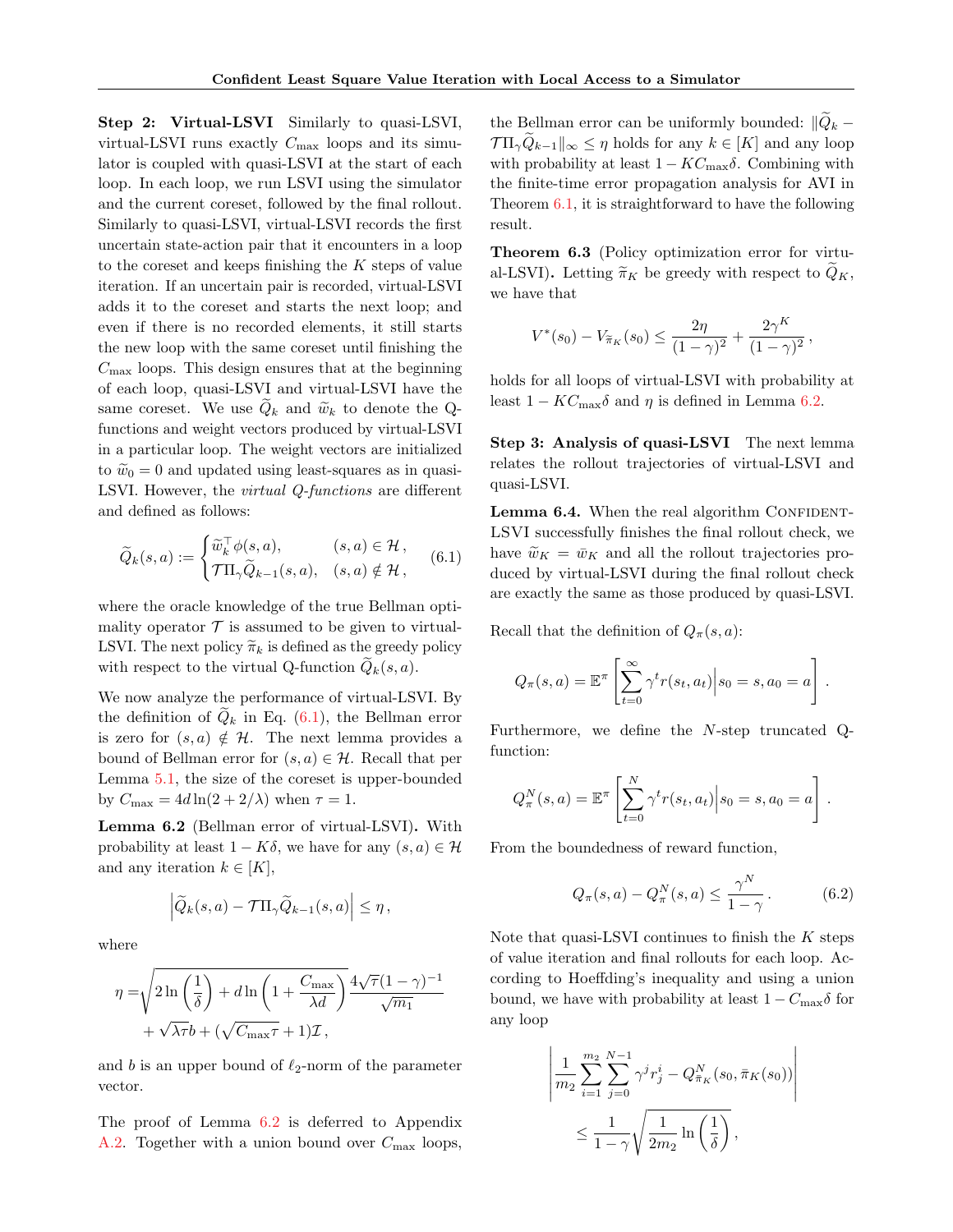where  $r_j^i$  is the reward collected by quasi-LSVI interacting with quasi simulator. Overall, we have

$$
V^*(s_0) - V_{\bar{\pi}_K}(s_0) = V^*(s_0) - Q_{\bar{\pi}_K}(s_0, \bar{\pi}_K(s_0))
$$
  
\n
$$
= Q_{\bar{\pi}_K}^N(s_0, \bar{\pi}_K(s_0)) - Q_{\bar{\pi}_K}(s_0, \bar{\pi}_K(s_0))
$$
  
\n
$$
+ \frac{1}{m_2} \sum_{i=1}^{m_2} \sum_{j=0}^{N-1} \gamma^j r_j^i - Q_{\bar{\pi}_K}(s_0, \bar{\pi}_K(s_0))
$$
  
\n
$$
+ V^*(s_0) - \frac{1}{m_2} \sum_{i=1}^{m_2} \sum_{j=0}^{N-1} \gamma^j r_j^i.
$$

From Lemma [6.4,](#page-7-2) the rollout trajectectories of virtual-LSVI and quasi-LSVI are the same starting from  $s_0$ , which implies that

$$
\frac{\left| \frac{1}{m_2} \sum_{i=1}^{m_2} \sum_{j=0}^{N-1} \gamma^j r_j^i - V^*(s_0) \right|}{\leq \frac{\gamma^N}{1-\gamma} + \frac{1}{1-\gamma} \sqrt{\frac{1}{2m_2} \ln\left(\frac{1}{\delta}\right)} + |Q_{\widetilde{\pi}_K}(s_0, \widetilde{\pi}_K(s_0)) - V^*(s_0)|}
$$
  
= 
$$
\frac{\gamma^N}{1-\gamma} + \frac{1}{1-\gamma} \sqrt{\frac{1}{2m_2} \ln\left(\frac{1}{\delta}\right)} + V^*(s_0) - V_{\widetilde{\pi}_K}(s_0).
$$

Together with Theorem [6.3,](#page-7-3) we have

<span id="page-8-9"></span>
$$
V^*(s_0) - V_{\bar{\pi}_K}(s_0)
$$
  
\n
$$
\leq 2\left(\frac{\gamma^N}{1-\gamma} + \frac{1}{1-\gamma}\sqrt{\frac{1}{2m_2}\ln\left(\frac{1}{\delta}\right)}\right) + \frac{2\eta}{(1-\gamma)^2} + \frac{2\gamma^K}{(1-\gamma)^2},
$$
\n(6.3)

holds with probability at least  $1 - (K + 2)C_{\text{max}}\delta$ .

Step 4: Final query cost The final step is to simplify the policy optimization error bound and optimize the algorithm parameters.

<span id="page-8-10"></span>Lemma 6.5. With the algorithm parameters chosen as in Theorem [5.2,](#page-4-4) the upper bound in Eq.  $(6.3)$  can be simplified to

$$
V^*(s_0) - V_{\bar{\pi}_K}(s_0)
$$
  
\n
$$
\leq \varepsilon + 8 \sqrt{\ln\left(2 + \frac{512b^2}{d^2(1-\gamma)^4}\right)} \frac{\sqrt{d\mathcal{I}}}{(1-\gamma)^2}
$$

,

with probability at least  $1 - (K + 2)C_{\text{max}}\delta$ .

The proof of Lemma  $6.5$  is deferred to Appendix [A.5.](#page-14-0) From Step 1, we know that  $V_{\pi_K}(s_0) = V_{\bar{\pi}_K}(s_0)$ . This ends the proof.

#### 7 Discussion

In this paper, we propose a query and computationally efficient local planning algorithm using local access protocol. Future work includes extending this idea to richer function classes, such as Bilinear Classes [\[Du](#page-8-1) [et al.,](#page-8-1) [2021\]](#page-8-1). Note that in our paper, the feature mapping is given. Thus it is also very interesting to study the representation learning [\[Agarwal et al.,](#page-8-11) [2020b,](#page-8-11) [Modi](#page-9-24) [et al.,](#page-9-24) [2021\]](#page-9-24) under local access protocol.

### References

- <span id="page-8-7"></span>Yasin Abbasi-Yadkori, Peter Bartlett, Kush Bhatia, Nevena Lazic, Csaba Szepesvari, and Gellért Weisz. Politex: Regret bounds for policy iteration using expert prediction. In International Conference on Machine Learning, pages 3692–3702. PMLR, 2019.
- <span id="page-8-4"></span>Alekh Agarwal, Mikael Henaff, Sham Kakade, and Wen Sun. PC-PG: Policy cover directed exploration for provable policy gradient learning. arXiv preprint arXiv:2007.08459, 2020a.
- <span id="page-8-11"></span>Alekh Agarwal, Sham Kakade, Akshay Krishnamurthy, and Wen Sun. FLAMBE: Structural complexity and representation learning of low rank MDPs. arXiv preprint arXiv:2006.10814v2, 2020b.
- <span id="page-8-6"></span>Alex Ayoub, Zeyu Jia, Csaba Szepesvari, Mengdi Wang, and Lin Yang. Model-based reinforcement learning with value-targeted regression. In International Conference on Machine Learning, pages 463–474. PMLR, 2020.
- <span id="page-8-5"></span>Qi Cai, Zhuoran Yang, Chi Jin, and Zhaoran Wang. Provably efficient exploration in policy optimization. In International Conference on Machine Learning, pages 1283– 1294. PMLR, 2020.
- <span id="page-8-3"></span>Nicolo Cesa-Bianchi, Alex Conconi, and Claudio Gentile. On the generalization ability of on-line learning algorithms. IEEE Transactions on Information Theory, 50 (9):2050–2057, 2004.
- <span id="page-8-2"></span>Simon S Du, Sham M Kakade, Ruosong Wang, and Lin Yang. Is a good representation sufficient for sample efficient reinforcement learning? In International Conference on Learning Representations, 2020.
- <span id="page-8-1"></span>Simon S Du, Sham M Kakade, Jason D Lee, Shachar Lovett, Gaurav Mahajan, Wen Sun, and Ruosong Wang. Bilinear classes: A structural framework for provable generalization in RL. arXiv preprint arXiv:2103.10897, 2021.
- <span id="page-8-0"></span>Adrien Ecoffet, Joost Huizinga, Joel Lehman, Kenneth O Stanley, and Jeff Clune. First return, then explore. Nature, 590(7847):580–586, 2021.
- <span id="page-8-8"></span>Botao Hao, Nevena Lazic, Yasin Abbasi-Yadkori, Pooria Joulani, and Csaba Szepesvári. Adaptive approximate policy iteration. In International Conference on Artificial Intelligence and Statistics, pages 523–531. PMLR, 2021.
- <span id="page-8-12"></span>David A Harville. Matrix algebra from a statistician's perspective, 1998.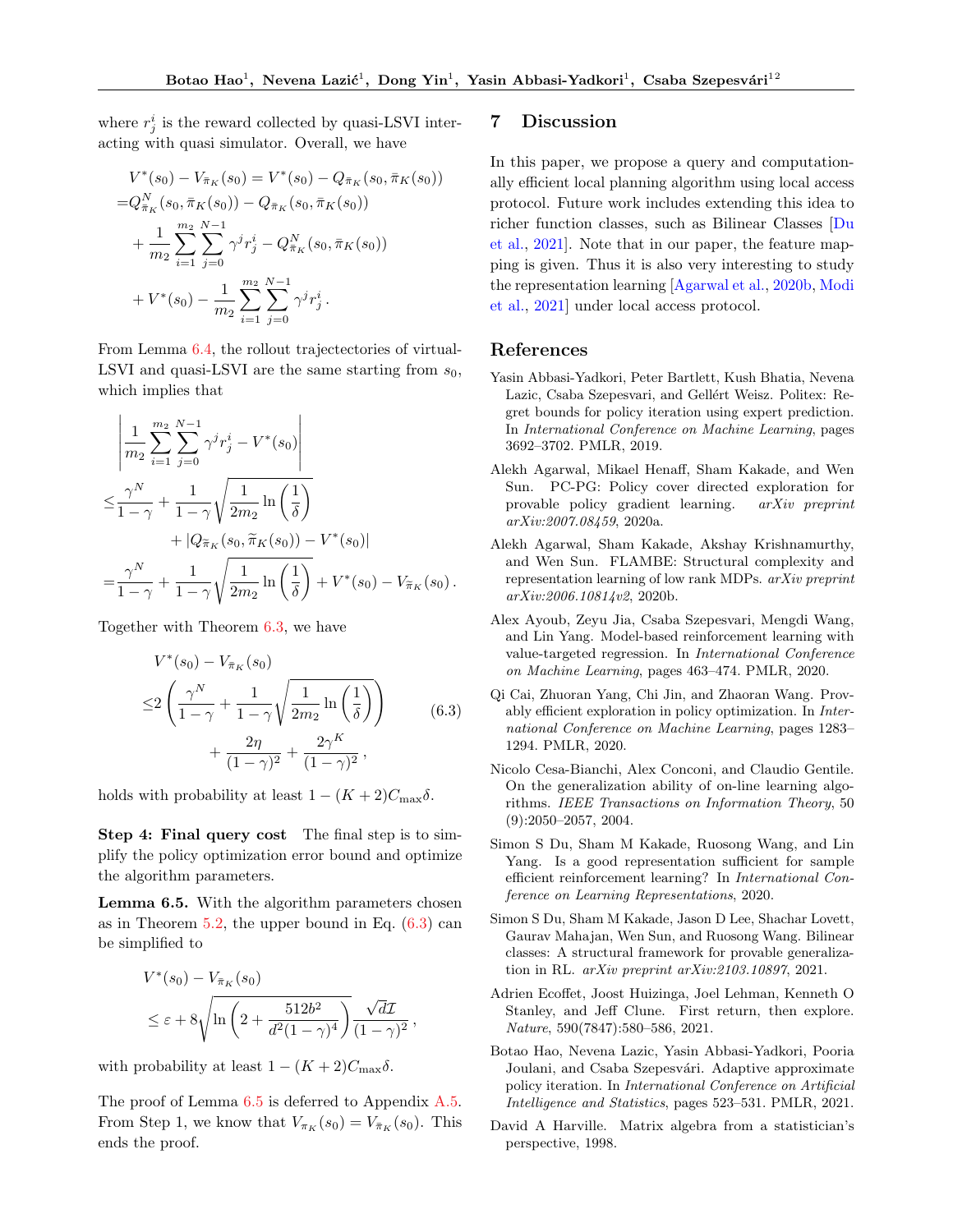- <span id="page-9-18"></span>Nan Jiang, Akshay Krishnamurthy, Alekh Agarwal, John Langford, and Robert E Schapire. Contextual decision processes with low Bellman rank are PAC-learnable. In International Conference on Machine Learning, pages 1704–1713. PMLR, 2017.
- <span id="page-9-9"></span>Chi Jin, Zhuoran Yang, Zhaoran Wang, and Michael I Jordan. Provably efficient reinforcement learning with linear function approximation. In Conference on Learning Theory, pages 2137–2143. PMLR, 2020.
- <span id="page-9-0"></span>Sham Machandranath Kakade. On the sample complexity of reinforcement learning. University of London, University College London (United Kingdom), 2003.
- <span id="page-9-26"></span>Tor Lattimore and Csaba Szepesvári. Bandit algorithms. Cambridge University Press, 2020.
- <span id="page-9-8"></span>Tor Lattimore, Csaba Szepesvari, and Gellert Weisz. Learning with good feature representations in bandits and in RL with a generative model. In International Conference on Machine Learning, pages 5662–5670. PMLR, 2020.
- <span id="page-9-20"></span>Nevena Lazic, Dong Yin, Yasin Abbasi-Yadkori, and Csaba Szepesvari. Improved regret bound and experience replay in regularized policy iteration. arXiv preprint arXiv:2102.12611, 2021.
- <span id="page-9-4"></span>Gen Li, Yuxin Chen, Yuejie Chi, Yuantao Gu, and Yuting Wei. Sample-efficient reinforcement learning is feasible for linearly realizable MDPs with limited revisiting. arXiv preprint arXiv:2105.08024, 2021.
- <span id="page-9-16"></span>Aditya Modi, Nan Jiang, Ambuj Tewari, and Satinder Singh. Sample complexity of reinforcement learning using linearly combined model ensembles. In International Conference on Artificial Intelligence and Statistics, pages 2010–2020. PMLR, 2020.
- <span id="page-9-24"></span>Aditya Modi, Jinglin Chen, Akshay Krishnamurthy, Nan Jiang, and Alekh Agarwal. Model-free representation learning and exploration in low-rank mdps. arXiv preprint arXiv:2102.07035, 2021.
- <span id="page-9-23"></span>Rémi Munos. Error bounds for approximate value iteration. In Proceedings of the National Conference on Artificial Intelligence, volume 20, page 1006. Menlo Park, CA; Cambridge, MA; London; AAAI Press; MIT Press; 1999, 2005.
- <span id="page-9-6"></span>Rémi Munos and Csaba Szepesvári. Finite-time bounds for fitted value iteration. Journal of Machine Learning Research, 9(5), 2008.
- <span id="page-9-22"></span>Daniel Russo and Benjamin Van Roy. Eluder dimension and the sample complexity of optimistic exploration. In Advances in Neural Information Processing Systems, pages 2256–2264. Citeseer, 2013.
- <span id="page-9-1"></span>Aaron Sidford, Mengdi Wang, Xian Wu, Lin Yang, and Yinyu Ye. Near-optimal time and sample complexities for solving Markov decision processes with a generative model. In Proceedings of the 32nd International Conference on Neural Information Processing Systems, pages 5192–5202, 2018.
- <span id="page-9-25"></span>Satinder P Singh and Richard C Yee. An upper bound on the loss from approximate optimal-value functions. Machine Learning, 16(3):227–233, 1994.
- <span id="page-9-19"></span>Wen Sun, Nan Jiang, Akshay Krishnamurthy, Alekh Agarwal, and John Langford. Model-based rl in contextual decision processes: Pac bounds and exponential improvements over model-free approaches. In Conference on Learning Theory, pages 2898–2933, 2019.
- <span id="page-9-13"></span>Ruosong Wang, Simon S Du, Lin Yang, and Russ R Salakhutdinov. On reward-free reinforcement learning with linear function approximation. Advances in neural information processing systems, 33:17816–17826, 2020.
- <span id="page-9-12"></span>Yuanhao Wang, Ruosong Wang, and Sham M Kakade. An exponential lower bound for linearly-realizable MDPs with constant suboptimality gap. arXiv preprint arXiv:2103.12690, 2021.
- <span id="page-9-21"></span>Chen-Yu Wei, Mehdi Jafarnia Jahromi, Haipeng Luo, and Rahul Jain. Learning infinite-horizon average-reward MDPs with linear function approximation. In International Conference on Artificial Intelligence and Statistics, pages 3007–3015. PMLR, 2021.
- <span id="page-9-17"></span>Gellert Weisz, Philip Amortila, Barnabás Janzer, Yasin Abbasi-Yadkori, Nan Jiang, and Csaba Szepesvári. On query-efficient planning in MDPs under linear realizability of the optimal state-value function. arXiv preprint arXiv:2102.02049, 2021a.
- <span id="page-9-11"></span>Gellért Weisz, Philip Amortila, and Csaba Szepesvári. Exponential lower bounds for planning in MDPs with linearly-realizable optimal action-value functions. In Algorithmic Learning Theory, pages 1237–1264. PMLR, 2021b.
- <span id="page-9-10"></span>Zheng Wen and Benjamin Van Roy. Efficient exploration and value function generalization in deterministic systems. In Proceedings of the 26th International Conference on Neural Information Processing Systems-Volume 2, pages 3021–3029, 2013.
- <span id="page-9-2"></span>Lin Yang and Mengdi Wang. Sample-optimal parametric Q-learning using linearly additive features. In International Conference on Machine Learning, pages 6995– 7004. PMLR, 2019.
- <span id="page-9-15"></span>Lin Yang and Mengdi Wang. Reinforcement leaning in feature space: Matrix bandit, kernels, and regret bound. International Conference on Machine Learning, 2020.
- <span id="page-9-3"></span>Dong Yin, Botao Hao, Yasin Abbasi-Yadkori, Nevena Lazić, and Csaba Szepesvári. Efficient local planning with linear function approximation. *arXiv preprint* arXiv:2108.05533, 2021.
- <span id="page-9-5"></span>Andrea Zanette, Alessandro Lazaric, Mykel Kochenderfer, and Emma Brunskill. Learning near optimal policies with low inherent Bellman error. In International Conference on Machine Learning, pages 10978–10989. PMLR, 2020a.
- <span id="page-9-7"></span>Andrea Zanette, Alessandro Lazaric, Mykel J Kochenderfer, and Emma Brunskill. Provably efficient reward-agnostic navigation with linear value iteration. Advances in Neural Information Processing Systems, 33:11756–11766, 2020b.
- <span id="page-9-14"></span>Andrea Zanette, Ching-An Cheng, and Alekh Agarwal. Cautiously optimistic policy optimization and exploration with linear function approximation. In Conference on Learning Theory (COLT), 2021.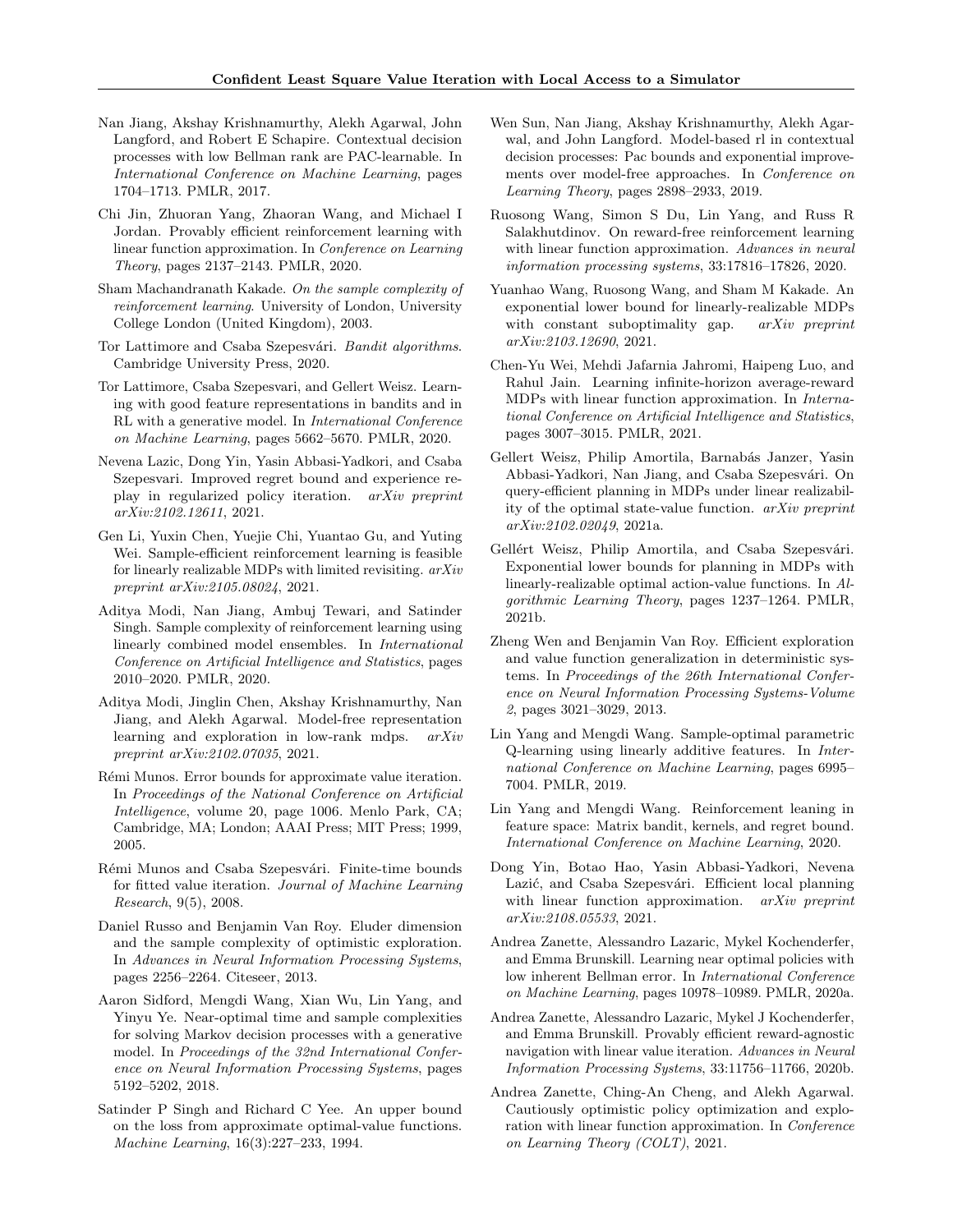- <span id="page-10-0"></span>Dongruo Zhou, Jiafan He, and Quanquan Gu. Provably efficient reinforcement learning for discounted MDPs with feature mapping. arXiv preprint arXiv:2006.13165, 2020.
- <span id="page-10-1"></span>Dongruo Zhou, Quanquan Gu, and Csaba Szepesvari. Nearly minimax optimal reinforcement learning for linear mixture markov decision processes. In Conference on Learning Theory, pages 4532–4576. PMLR, 2021.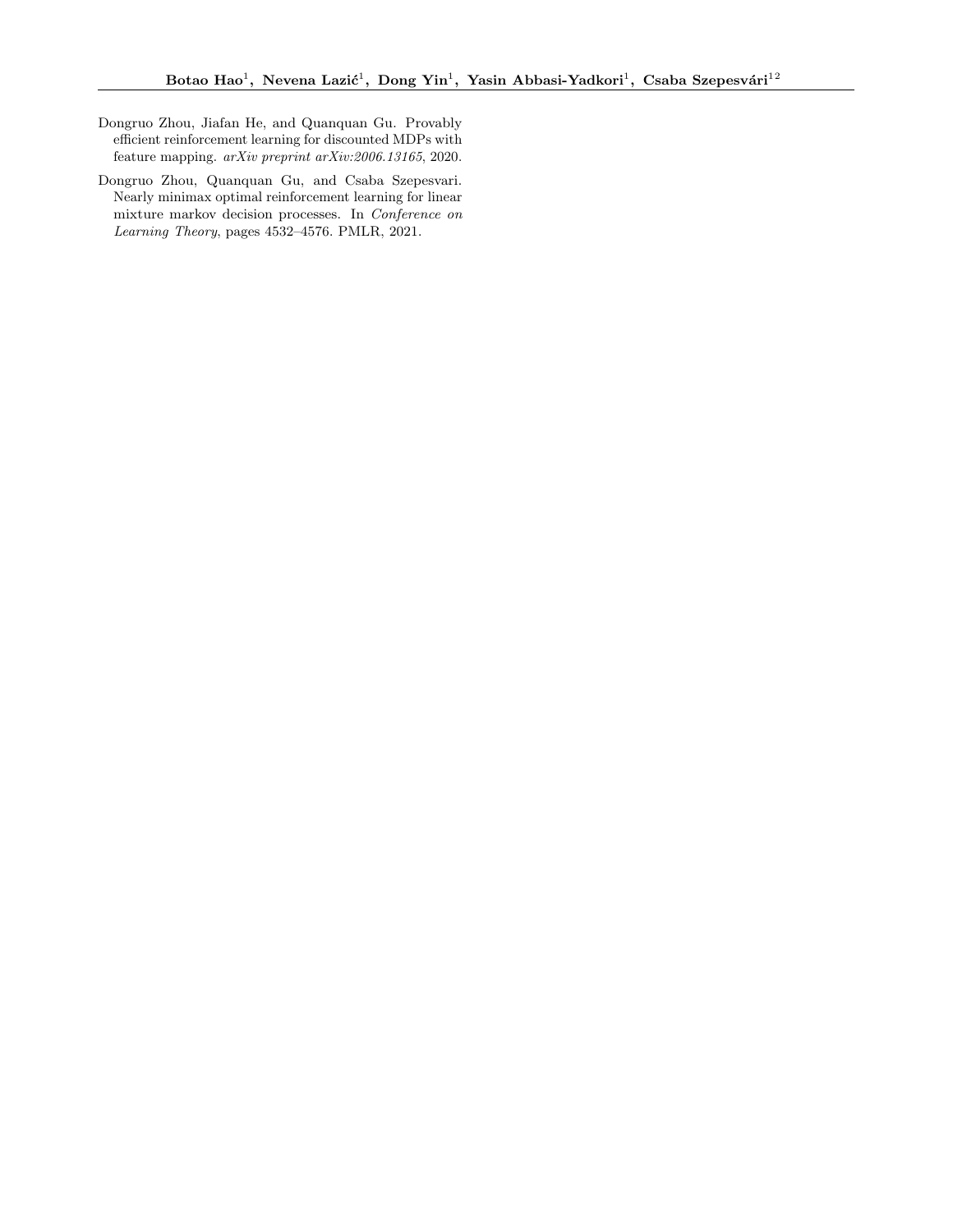### A Proofs

### <span id="page-11-0"></span>A.1 Proof of Theorem [6.1](#page-6-0)

Proof. We first write

$$
||Q_k - Q_*||_{\infty} \le ||Q_k - T\Pi_{\gamma} Q_{k-1}||_{\infty} + ||T\Pi_{\gamma} Q_{k-1} - TQ_*||_{\infty}
$$
  
\n
$$
\le ||Q_k - T\Pi_{\gamma} Q_{k-1}||_{\infty} + \gamma ||\Pi_{\gamma} Q_{k-1} - Q_*||_{\infty}
$$
  
\n
$$
\le \eta + \gamma ||Q_{k-1} - Q_*||_{\infty},
$$

where the second inequality follows from the contraction of the Bellman operator and the third inequality follows from the error assumption and the fact that  $\Pi_{\gamma}$  can only make error smaller. Thus expanding the error expression and using the fact that  $Q_*$  in the valid range  $[0, (1 - \gamma)^{-1}]$ , we get the result

$$
||Q_K-Q_*||_\infty\leq \sum_{k=0}^{K-1}\gamma^k\eta+\gamma^K||Q_0-Q_*||_\infty\leq \frac{\eta}{1-\gamma}+\frac{\gamma^K}{1-\gamma}\,.
$$

Using the standard result in [Singh and Yee](#page-9-25) [\[1994\]](#page-9-25), we have

$$
V^*(s_0) - V_{\pi_K}(s_0) \le \frac{2}{1-\gamma} \|Q_K - Q_*\|_{\infty} \le \frac{2\eta}{(1-\gamma)^2} + \frac{2\gamma^K}{(1-\gamma)^2}.
$$

#### <span id="page-11-1"></span>A.2 Proof of Lemma [6.2](#page-7-0)

From Definition [3.1,](#page-2-0) there exists some  $v_k \in \mathbb{R}^d$  with  $||v_k||_2 \leq b$  such that for any  $(s, a)$ ,

<span id="page-11-2"></span>
$$
\left| \mathcal{T} \Pi_{\gamma} \widetilde{Q}_{k-1}(s, a) - \phi(s, a)^{\top} v_{k} \right| \leq \mathcal{I}.
$$
\n(A.1)

<span id="page-11-3"></span>For any  $(s, a) \in \mathcal{H}$ , we use the definition of  $\tilde{Q}_k$  in Eq. [\(6.1\)](#page-7-1) such that

$$
\begin{aligned}\n&\left|\widetilde{Q}_k(s,a) - \mathcal{T}\Pi_\gamma \widetilde{Q}_{k-1}(s,a)\right| \\
&= \left|\phi(s,a)^\top \widetilde{w}_k - \phi(s,a)^\top v_k + \phi(s,a)^\top v_k - \mathcal{T}\Pi_\gamma \widetilde{Q}_{k-1}(s,a)\right| \\
&\leq \left|\phi(s,a)^\top \left(\widetilde{w}_k - v_k\right)\right| + \mathcal{I},\n\end{aligned} \tag{A.2}
$$

where  $\widetilde{w}_k$  is the regularized least square estimator. Let's denote  $V(\lambda) = \sum_{(s,a)\in\mathcal{C}} \phi(s,a) \phi(s,a)^{\top} + \lambda I$ . We decompose the main term into the errors due to the regularization, noise and bias respectively as follows:

$$
\phi(s,a)^{\top}(\widetilde{w}_{k}-v_{k}) = \phi(s,a)^{\top} \left(V(\lambda)^{-1} \sum_{(s,a) \in \mathcal{C}} \frac{1}{m_{1}} \sum_{i=1}^{m_{1}} \left(r_{s,a}^{i} + \gamma \max_{a} \Pi_{\gamma} \widetilde{Q}_{k-1}(s_{s,a}^{i},a)\right) - v_{k}\right)
$$
\n
$$
= \underbrace{-\lambda \phi(s,a)^{\top} V(\lambda)^{-1} v_{k}}_{I_{1}} + \underbrace{\phi(s,a)^{\top} V(\lambda)^{-1} \sum_{(s,a) \in \mathcal{C}} \phi(s,a) \left(\frac{1}{m_{1}} \sum_{i=1}^{m_{1}} \left(r_{s,a}^{i} + \gamma \max_{a} \Pi_{\gamma} \widetilde{Q}_{k-1}(s_{s,a}^{i},a) - \mathcal{T} \Pi_{\gamma} \widetilde{Q}_{k-1}(s,a)\right)\right)}_{I_{2}} + \underbrace{\phi(s,a)^{\top} V(\lambda)^{-1} \sum_{(s,a) \in \mathcal{C}} \phi(s,a) \left(\mathcal{T} \Pi_{\gamma} \widetilde{Q}_{k-1}(s,a) - \phi(s,a)^{\top} v_{k}\right)}_{I_{3}}.
$$

For a vector  $x \in \mathbb{R}^d$  and a matrix  $A \in \mathbb{R}^{d \times d}$ , we define  $||x||_A =$ √  $x^{\top}Ax$ . According to the definition of good set H in Eq. [\(6\)](#page-6-1), we have  $\|\phi(s, a)\|_{V(\lambda)^{-1}}^2 \leq \tau$  for  $(s, a) \in \mathcal{H}$ .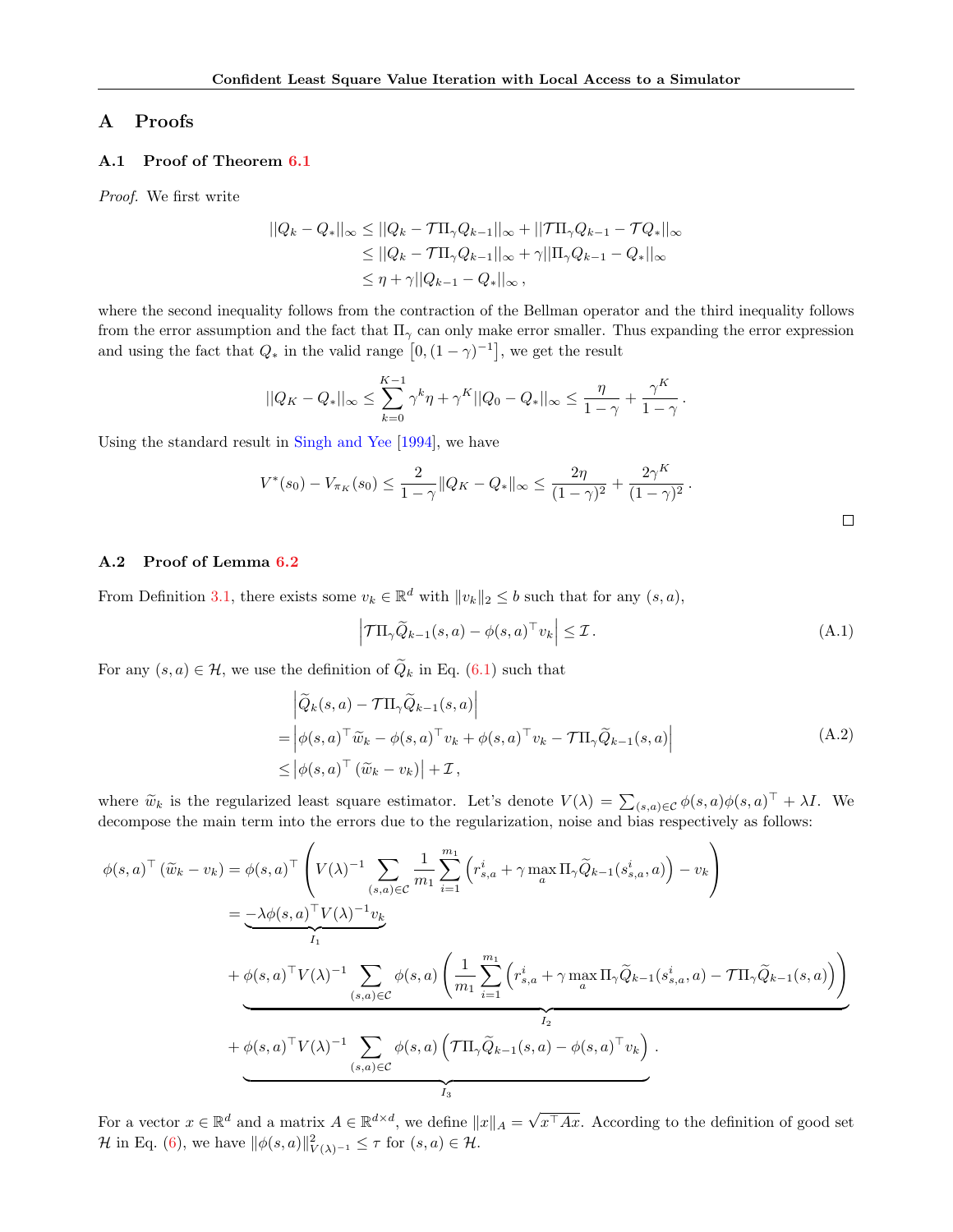• Bounding  $I_1$ . By Cauchy–Schwarz inequality,

$$
|I_1| \leq \lambda \|\phi(s,a)\|_{V(\lambda)^{-1}} \|v_k\|_{V(\lambda)^{-1}}.
$$

Since  $\lambda_{\min}(V(\lambda)) \geq \lambda$ , we have  $v_k^{\top} V(\lambda)^{-1} v_k \leq ||v_k||_2^2/\lambda \leq b^2/\lambda$ . This implies

$$
|I_1| \le \sqrt{\lambda \tau} b. \tag{A.3}
$$

• Bounding  $I_2$ . From the definition of Bellman optimality operator, the true regression target is

$$
\mathcal{T}\Pi_{\gamma}\widetilde{Q}_{k-1}(s,a) = r(s,a) + \gamma \mathbb{E}_{s' \sim P(\cdot|s,a)} \left[\max_{a} \Pi_{\gamma}\widetilde{Q}_{k-1}(s',a)\right].
$$

Note that  $r_{s,a}^i + \gamma \max_a \Pi_\gamma \tilde{Q}_{k-1}(s_{s,a}^i, a)$  is an unbiased estimate of  $\mathcal{T}\Pi_\gamma \tilde{Q}_{k-1}(s, a)$  and is bounded by  $[0, 1 + (1 - \gamma)^{-1}]$ . Let

$$
Z_i = r_{s,a}^i + \gamma \max_a \Pi_\gamma \widetilde{Q}_{k-1}(s_{s,a}^i, a) - \mathcal{T} \Pi_\gamma \widetilde{Q}_{k-1}(s, a).
$$

Then we have  $Z_i/(\sqrt{m_1}(1+(1-\gamma)^{-1}))$  is bounded by  $1/\sqrt{m_1}$ . By the rotation invariance of sub-Gaussian random variable, the sub-Gaussian norm of  $\sum_{i=1}^{m_1} Z_i/(\sqrt{m_1}(1 + (1 - \gamma)^{-1}))$  is bounded by 1. Then we can rewrite

$$
\begin{split}\n&\quad = \left\| \sum_{(s,a) \in \mathcal{C}} \phi(s,a) \left( \frac{1}{m_1} \sum_{i=1}^{m_1} \left( r_{s,a}^i + \gamma \max_a \Pi_\gamma \widetilde{Q}_{k-1}(s_{s,a}^i, a) \right) - \mathcal{T} \Pi_\gamma \widetilde{Q}_{k-1}(s, a) \right) \right\|_{V(\lambda)^{-1}} \\
&= \left\| \frac{1 + (1 - \gamma)^{-1}}{\sqrt{m_1}} \sum_{(s,a) \in \mathcal{C}} \phi(s,a) \sum_{i=1}^{m_1} \frac{Z_i}{\sqrt{m_1} (1 + (1 - \gamma)^{-1})} \right\|_{V(\lambda)^{-1}} \\
&= \frac{1 + (1 - \gamma)^{-1}}{\sqrt{m_1}} \left\| \sum_{(s,a) \in \mathcal{C}} \phi(s,a) \sum_{i=1}^{m_1} \frac{Z_i}{\sqrt{m_1} (1 + (1 - \gamma)^{-1})} \right\|_{V(\lambda)^{-1}}.\n\end{split}
$$

Using the self-normalized martingale inequality (Theorem  $20.4$  in Lattimore and Szepesvári [\[2020\]](#page-9-26)), the following holds with probability at least  $1 - \delta$ 

$$
\left\| \sum_{(s,a)\in\mathcal{C}} \phi(s,a) \sum_{i=1}^{m_1} \frac{Z_i}{\sqrt{m_1}(1+(1-\gamma)^{-1})} \right\|_{V(\lambda)^{-1}} \leq \sqrt{2\ln\left(\frac{1}{\delta}\right)+\ln\left(\frac{\det(V(\lambda))}{\lambda^d}\right)}.
$$

Since we have assumed  $\|\phi(s, a)\|_2 \leq 1$ ,

$$
\ln\left(\frac{\det(V(\lambda))}{\lambda^d}\right) \leq \ln\left[\left(1+\frac{|\mathcal{C}|}{\lambda d}\right)^d\right] \leq d\ln\left(1+\frac{|\mathcal{C}|}{\lambda d}\right).
$$

Therefore, we have with probability at least  $1 - \delta$ ,

$$
I_2 \le ||\phi(s,a)||_{V(\lambda)^{-1}} \left\| \sum_{(s,a)\in\mathcal{C}} \phi(s,a) \left( \frac{1}{m_1} \sum_{i=1}^{m_1} \left( r_{s,a}^i + \gamma \max_a \Pi_\gamma \widetilde{Q}_{k-1}(s_{s,a}^i, a) \right) - \mathcal{T} \Pi_\gamma \widetilde{Q}_{k-1}(s,a) \right) \right\|_{V(\lambda)^{-1}}
$$
  

$$
\le \sqrt{\tau} \sqrt{2\ln\left(\frac{1}{\delta}\right)} + d\ln\left(1 + \frac{|\mathcal{C}|}{\lambda d}\right) \frac{2(1 + (1 - \gamma)^{-1})}{\sqrt{m_1}}.
$$
 (A.4)

<span id="page-12-0"></span>• Bounding  $I_3$ . According to Lemma [B.1](#page-15-0) and Eq.  $(A.1)$ ,

$$
|I_3| \le ||\phi(s,a)||_{V(\lambda)^{-1}} \left\| \sum_{(s,a)\in\mathcal{C}} \phi(s,a) \left( \mathcal{T} \Pi_\gamma \widetilde{Q}_{k-1}(s,a) - \phi(s,a)^\top v_k \right) \right\|_{V(\lambda)^{-1}} \tag{A.5}
$$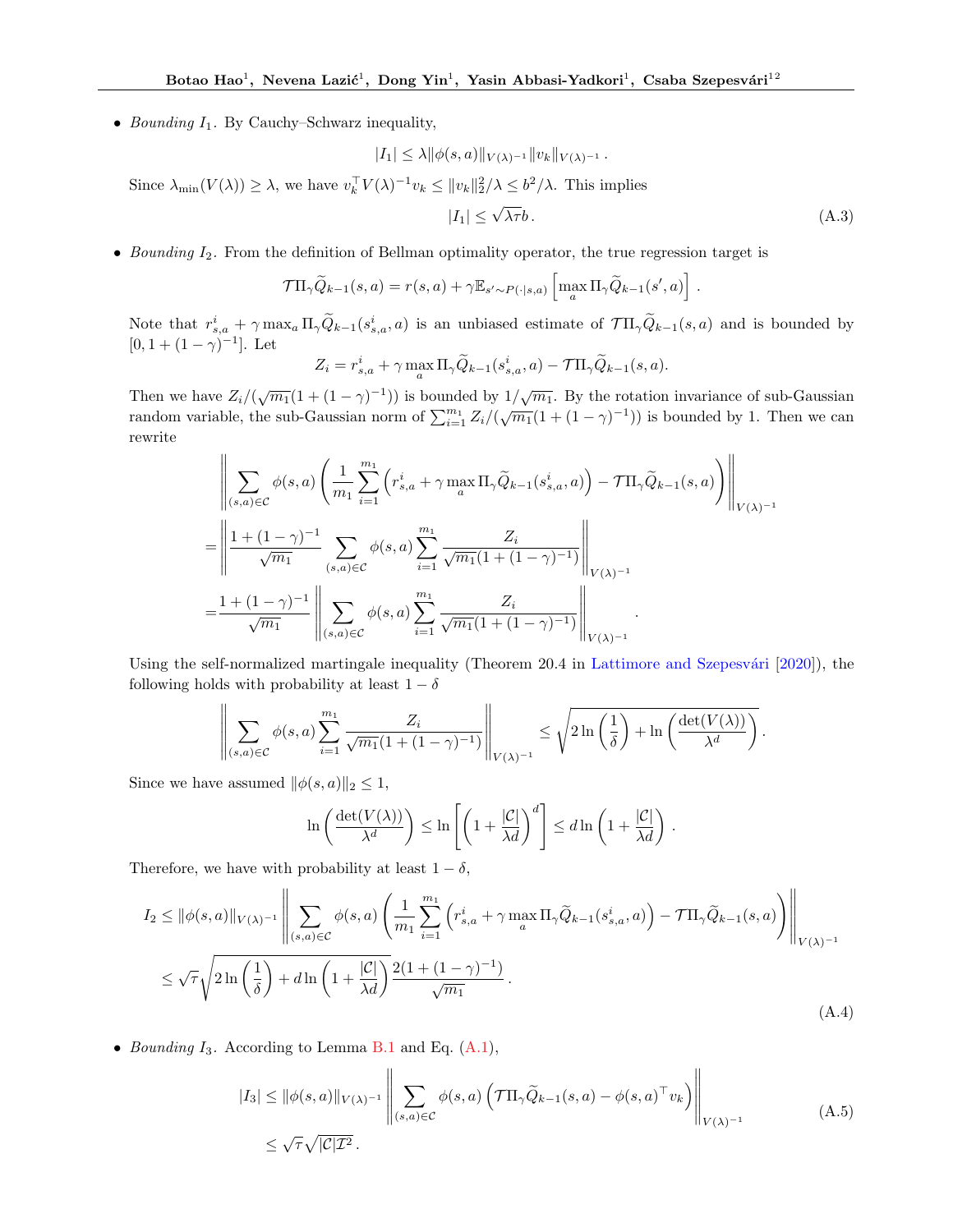Overall, putting Eqs  $(A.2)-(A.5)$  $(A.2)-(A.5)$  $(A.2)-(A.5)$  together, we have

$$
\left| \widetilde{Q}_k(s, a) - \mathcal{T} \Pi_\gamma \widetilde{Q}_{k-1}(s, a) \right|
$$
  

$$
\leq \left( \sqrt{\lambda} b + \sqrt{2 \ln \left( \frac{1}{\delta} \right) + d \ln \left( 1 + \frac{|\mathcal{C}|}{\lambda d} \right)} \frac{4(1 - \gamma)^{-1}}{\sqrt{m_1}} \right) \sqrt{\tau} + (\sqrt{|\mathcal{C}|\tau} + 1) \mathcal{I},
$$

with probability at least  $1 - \delta$ . Taking a union bound over K iterations, we finish the proof.

#### A.3 Proof of Lemma [6.4](#page-7-2)

When the algorithm successfully finishes the final rollout check, both virtual-LSVI and quasi-LSVI are in the last loop. Then in any iteration and any rollout trajectories of quasi-LSVI, all the state-action pairs belong to  $H$ . In the first iteration, since  $\bar{\pi}_0 = \tilde{\pi}_0$  and two simulators are coupled, two regression targets are the same and thus  $\bar{w}_1 = \tilde{w}_1$ . If we have  $\bar{w}_k = \tilde{w}_k$ , by the definition of virtual Q-function in Eq. [\(6.1\)](#page-7-1),  $\bar{\pi}_k$  and  $\tilde{\pi}_k$  always take the same action given s when for all  $a \in \mathcal{A}$ ,  $(s, a) \in \mathcal{H}$ . Again using the fact that the simulators are coupled, the rollout trajectories by  $\pi_k$  and  $\widetilde{\pi}_k$  are also the same between the main algorithm and the virtual algorithm, and thus  $\bar{w}_{k+1} = \tilde{w}_{k+1}$ .

### A.4 Proof of Lemma [5.1](#page-4-3)

We restate the core set construction process in the following way with slightly different notation. We begin with  $\Phi_0 = 0$ . In the t-th step, we have a core set with feature matrix  $\Phi_{t-1} \in \mathbb{R}^{(t-1) \times d}$ . Suppose that we can find  $\phi_t \in \mathbb{R}^d$ ,  $\|\phi_t\|_2 \leq 1$ , such that

<span id="page-13-1"></span><span id="page-13-0"></span>
$$
\phi_t^\top (\Phi_{t-1}^\top \Phi_{t-1} + \lambda I)^{-1} \phi_t > \tau \,, \tag{A.6}
$$

then we let  $\Phi_t := [\Phi_{t-1}^\top \phi_t]^\top \in \mathbb{R}^{t \times d}$ , i.e., we add a row at the bottom of  $\Phi_{t-1}$ . If we cannot find such  $\phi_t$ , we terminate this process. We define  $\Sigma_t := \Phi_t^\top \Phi_t + \lambda I$ . It is easy to see that  $\Sigma_0 = \lambda I$  and  $\Sigma_t = \Sigma_{t-1} + \phi_t \phi_t^\top$ .

According to matrix determinant lemma [\[Harville,](#page-8-12) [1998\]](#page-8-12), we have

$$
\det(\Sigma_t) = (1 + \phi_t^\top \Sigma_{t-1}^{-1} \phi_t) \det(\Sigma_{t-1}) > (1 + \tau) \det(\Sigma_{t-1})
$$
  
 
$$
> \cdots > (1 + \tau)^t \det(\Sigma_0) = (1 + \tau)^t \lambda^d,
$$
 (A.7)

where the inequality is due to [\(A.6\)](#page-13-0). Since  $\det(\Sigma_t)$  is the product of all the eigenvalues of  $\Sigma_t$ , according to the AM-GM inequality, we have

$$
\det(\Sigma_t) \le \left(\frac{\text{tr}(\Sigma_t)}{d}\right)^d = \left(\frac{\text{tr}(\sum_{i=1}^t \phi_i \phi_i^\top) + \text{tr}(\lambda I)}{d}\right)^d \le \left(\frac{t}{d} + \lambda\right)^d,
$$
\n(A.8)

where in the second inequality we use the fact that  $\|\phi_i\|_2 \leq 1$ . Combining  $(A.7)$  and  $(A.8)$ , we know that t must satisfy

<span id="page-13-2"></span>
$$
(1+\tau)^t \lambda^d < \left(\frac{t}{d} + \lambda\right)^d,
$$

which is equivalent to

<span id="page-13-3"></span>
$$
(1+\tau)^{\frac{t}{d}} < \frac{t}{\lambda d} + 1. \tag{A.9}
$$

We note that if  $t \leq d$ , the result of the size of the core set in Lemma [5.1](#page-4-3) automatically holds. Thus, we only consider the situation here  $t > d$ . In this case, the condition  $(A.9)$  implies

$$
\frac{t}{d}\ln(1+\tau) < \ln(1+\frac{t}{\lambda d}) < \ln(\frac{t}{d}(1+\frac{1}{\lambda})) = \ln(\frac{t}{d}) + \ln(1+\frac{1}{\lambda}) \\
= \ln\left(\frac{t\tau}{d(1+\tau)}\right) + \ln(\frac{1+\tau}{\tau}) + \ln(1+\frac{1}{\lambda}).\n\tag{A.10}
$$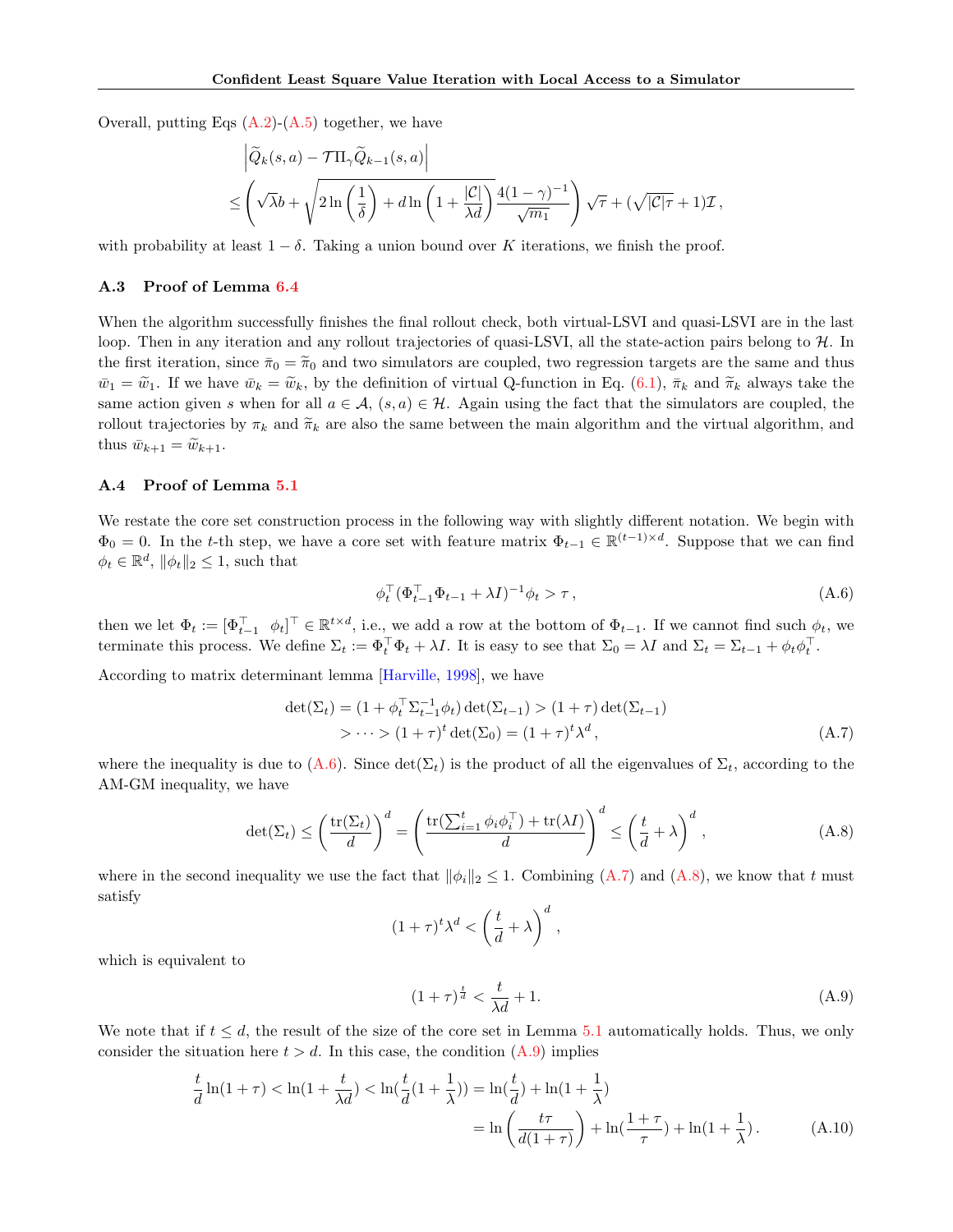Using the fact that for any  $x > 0$ ,  $\ln(1+x) > \frac{x}{1+x}$ , and that for any  $x > 0$ ,  $\ln(x) \leq \frac{x}{e}$ , we obtain

$$
\frac{t\tau}{d(1+\tau)} < \frac{t\tau}{ed(1+\tau)} + \ln\left(\frac{1+\tau}{\tau}\right) + \ln(1+\frac{1}{\lambda}),\tag{A.11}
$$

which implies

$$
t < \frac{e}{e-1} \frac{1+\tau}{\tau} d\left(\ln(1+\frac{1}{\tau}) + \ln(1+\frac{1}{\lambda})\right) \, .
$$

This ends the proof.

#### <span id="page-14-0"></span>A.5 Proof of Lemma [6.5](#page-8-10)

By elementary change of base formula and Taylor expansion, we have

$$
\ln_{1/\gamma}(x) = \frac{\ln(x)}{\ln(1/\gamma)} \approx \frac{\ln(x)}{1 - \gamma}.
$$

Let  $\varepsilon > 0$  be the target accuracy. When we choose the number of iterations  $K = \ln(8/(\varepsilon(1-\gamma)^2))/(1-\gamma)$ , we have

<span id="page-14-1"></span>
$$
\frac{2\gamma^K}{(1-\gamma)^2} \le \frac{1}{4}\varepsilon\,. \tag{A.12}
$$

When we choose the length of rollouts  $N = \ln(8/(\varepsilon(1-\gamma)))/(1-\gamma)$ , we have

$$
\frac{2\gamma^K}{(1-\gamma)} \le \frac{1}{4}\varepsilon\,. \tag{A.13}
$$

When we choose the number of rollouts  $m_2 = 32 \ln(1/\delta)/((1-\gamma)^2 \varepsilon^2)$ , we have

$$
\frac{2}{1-\gamma}\sqrt{\frac{1}{2m_2}\ln\left(\frac{1}{\delta}\right)} \le \frac{1}{4}\varepsilon.
$$
\n(A.14)

Setting the uncertainty check threshold  $\tau = 1$ , the Q-function estimation error reduces to

$$
\eta = \sqrt{2\ln\left(\frac{1}{\delta}\right) + d\ln\left(1 + \frac{C_{\max}}{\lambda d}\right)} \frac{4(1-\gamma)^{-1}}{\sqrt{m_1}} + \sqrt{\lambda}b + (\sqrt{C_{\max}} + 1)\mathcal{I},
$$

and the maximum size of the coreset  $C_{\text{max}} = 4d \ln(2 + 2/\lambda)$ . Letting the number of queries during value iteration step

$$
m_1 = \frac{1028\left(\ln\left(1/\delta\right) + d\ln\left(1 + \frac{C_{\max}}{\lambda d}\right)\right)}{\varepsilon^2 (1 - \gamma)^6},
$$

and the regularization parameter

$$
\lambda = \frac{\varepsilon^2 (1 - \gamma)^4}{256 b^2} \,,
$$

we have

<span id="page-14-2"></span>
$$
\frac{2\eta}{(1-\gamma)^2} \le \frac{1}{4}\varepsilon + \frac{4\sqrt{C_{\text{max}}}}{(1-\gamma)^2}\mathcal{I}.
$$
\n(A.15)

,

Putting Eqs. [\(A.12\)](#page-14-1)-[\(A.15\)](#page-14-2) together, we have

$$
|V_{\bar{\pi}_K}(s_0) - V^*(s_0)| \leq \varepsilon + \frac{4\sqrt{C_{\max}}}{(1-\gamma)^2} \mathcal{I} = \varepsilon + 8\sqrt{\ln\left(2 + \frac{512b^2}{d^2(1-\gamma)^4}\right)} \frac{\sqrt{d\mathcal{I}}}{(1-\gamma)^2}
$$

with probability at least  $1 - (K + 2)C_{\text{max}}\delta$ . This ends the proof.